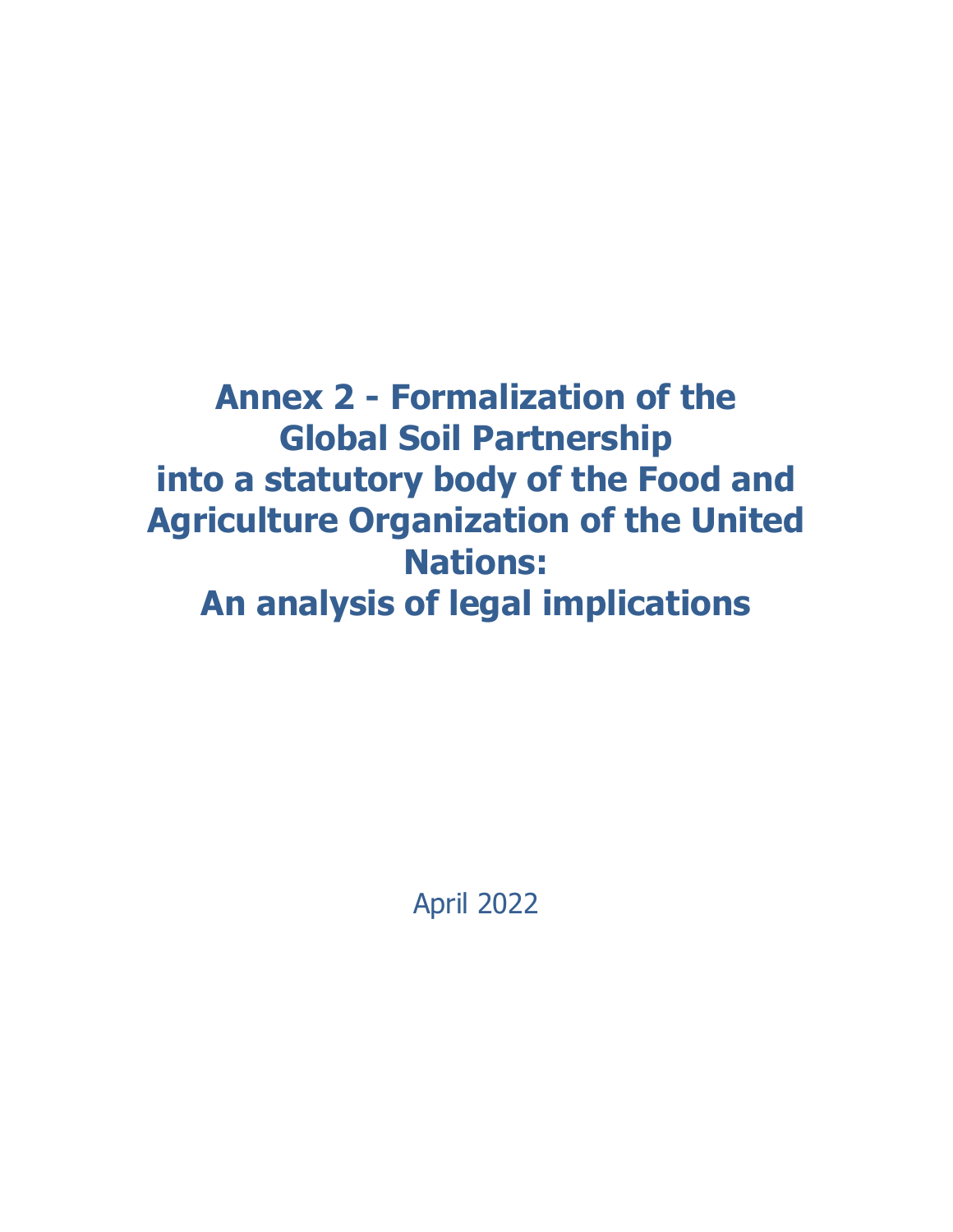# **Table of Contents**

# **Executive Summary**

| Annex 2 (Processes for Establishing Statutory Bodies)  30 |  |
|-----------------------------------------------------------|--|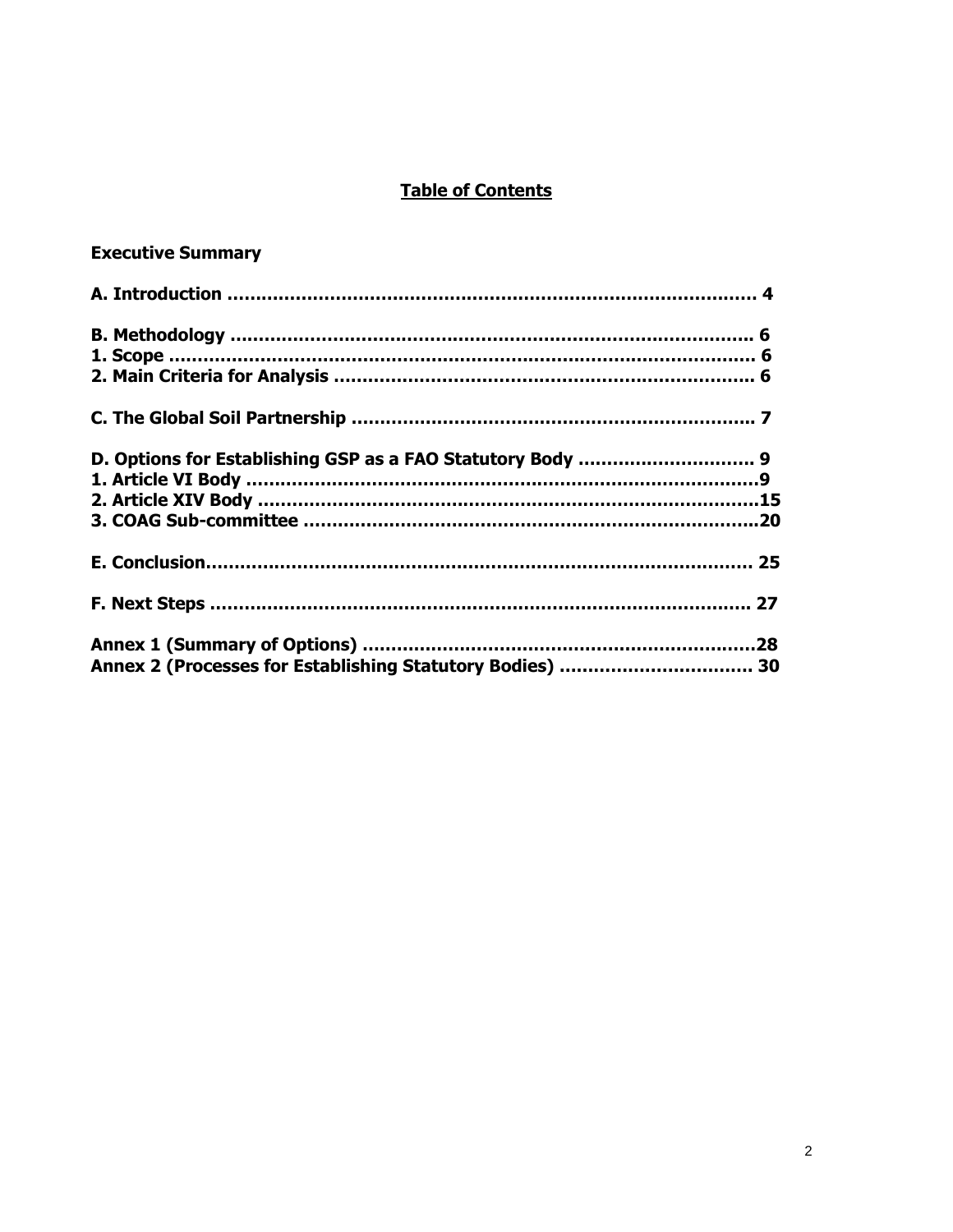#### **Executive Summary**

Given the standing policy of the Conference against establishing new statutory bodies except when strictly necessary, any proposal to establish a new statutory body must clearly identify the objectives that are to be achieved by such establishment. Assessment of all available options, including maintaining the status quo, must and will be made in light of such objectives. The determination that the establishment of a new statutory body is justified must also be made based on the factors identified by the Conference, as set forth in the Introduction section below — see "Basic Considerations".

The three options available in order to formalize the activities of the Global Soil Partnership (GSP) under the purview of a FAO statutory body are as follows: (1) a commission or committee under Article VI of the Constitution (an Article VI Body), (2) a commission or committee under Article XIV of the Constitution (an Article XIV Body), and (3) a subsidiary body of the Committee on Agriculture (a COAG Sub-committee).

There is nothing that prohibits the GSP from maintaining its current structure alongside a newlycreated statutory body. However, such structure, unless certain of its components (for instance the Intergovernmental Technical Panel on Soils (ITPS) and the Regional Soil Partnerships (RSPs)) are allowed to become formal subsidiary bodies of the newly-created statutory body, will have to remain outside of the FAO legal system, which means, among others, that they would still have to be funded from voluntary contributions of GSP members.

With respect to *participation of non-State stakeholders*, upon formalization of the GSP as a statutory body, non-State stakeholders may only participate in the meetings of the statutory body as observers and only after satisfying certain requirements.

With respect to *decision-making*, there might be limitations on the types of activities that the statutory body could undertake. For instance, the activities of an Article VI Body must be consistent with its mandate which, under the Constitution, is limited to (i) with respect to commissions, advising on the formulation and implementation of policy and coordinating the implementation of policy, and (ii) with respect to committees and working parties, studying and reporting on matters pertaining to the purpose of the Organization. With respect to a COAG Sub-committee, its activities are limited to the mandate of COAG. An Article VI Body may have the competence to adopt international or regional standards, guidelines and codes of practice as non-binding voluntary instruments, until adopted by national legislation. However, any recommendations made by the Article VI Body must nevertheless be referred to the Conference or Council, as appropriate, and their reports should be circulated to Members, through the Director-General. On the other hand, an Article XIV Body may adopt regulatory measures directly binding upon its Members (i.e., the signatories to the international agreement or convention which created the Article XIV Body). With respect to a COAG Sub-committee, any of its recommendations affecting the programme or finances of the Organization or concerning legal or constitutional matters must be reported to the Council with the comments of the appropriate subsidiary committees of the Council. The frequency and duration of sessions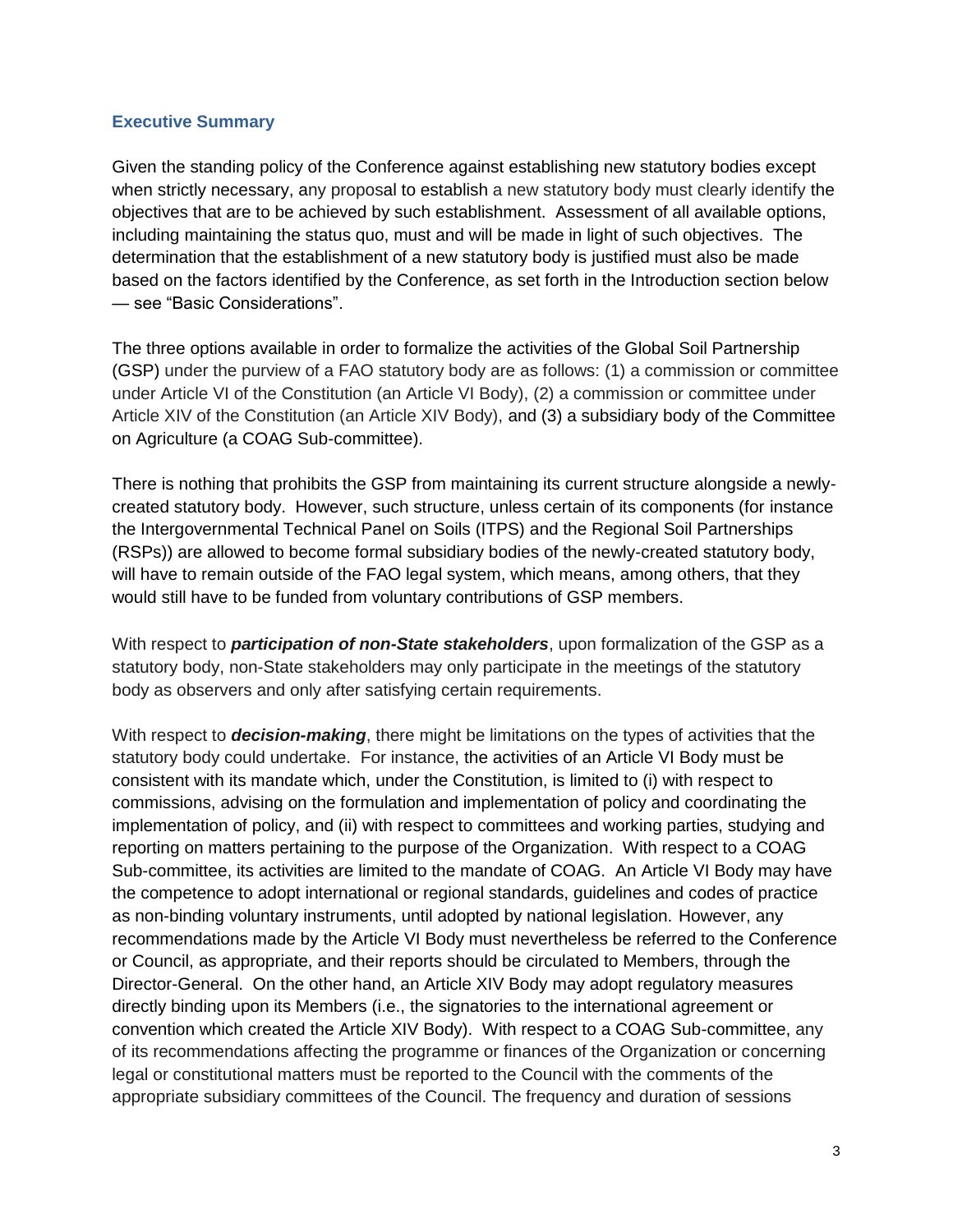would be restricted, normally to one regular session each biennium. All decisions and actions of the body are subject to the General Rules of the Organization which apply mutatis mutandis to the body.

With respect to *funding*, any changes to funding coming from the Regular Programme for a new statutory body would have to be approved by the FAO Conference. It is noted that, in recent biennia, the Organization has normally maintained a flat nominal budget, with no change in the level of assessed contributions, and Members have often underlined the need for new initiatives to be funded from extrabudgetary resources.

With respect to the *ITPS*, it appears that the Basic Texts would allow the ITPS to become a subsidiary body of an Article VI Body or an Article XIV Body. It would not be allowed as a subsidiary body of a COAG Sub-committee in its current form where the ITPS members act in their personal capacity because membership in a subsidiary body of a COAG Sub-committee is restricted to FAO Members.

With respect to *RSPs*, although without precedent, there is nothing in the FAO Basic Texts that would seem to prevent this regional mechanism from becoming a formal sub-body of an Article VI Body, Article XIV Body or COAG Sub-committee and, with the appropriate approvals, receive funding from the Organization.

With respect to *national focal points*, this mechanism could remain in its current form, i.e., designated mostly by GSP Members and without remuneration but often are official channel designees.

In the event that a decision is made in favor of formalization, the proposal for its establishment, including its constitutive documents, would have to be submitted for approval/endorsement by COAG, then the Council (through its Committees) and, if applicable, the Conference.

#### **A. Introduction**

1.1. During its  $7<sup>th</sup>$  meeting in June 2019,<sup>1</sup> the Global Soil Partnership (GSP) Plenary Assembly welcomed the proposal to consider the formalization of the GSP within the structure of the Food and Agriculture Organization of the United Nations (FAO) so as to move from a voluntary partnership to a formal body of FAO.

1.2. It was suggested that an evaluation of the GSP performance including the request of formalization of the GSP be conducted.<sup>2</sup> In response, the GSP Secretariat commissioned an independent stocktaking exercise. The evaluation's main recommendation related to the formalization was:

<sup>1</sup> <http://www.fao.org/3/ca5983en/ca5983en.pdf>

<sup>2</sup> [http://www.fao.org/3/ca5983en/ca5983en.pdf.](http://www.fao.org/3/ca5983en/ca5983en.pdf)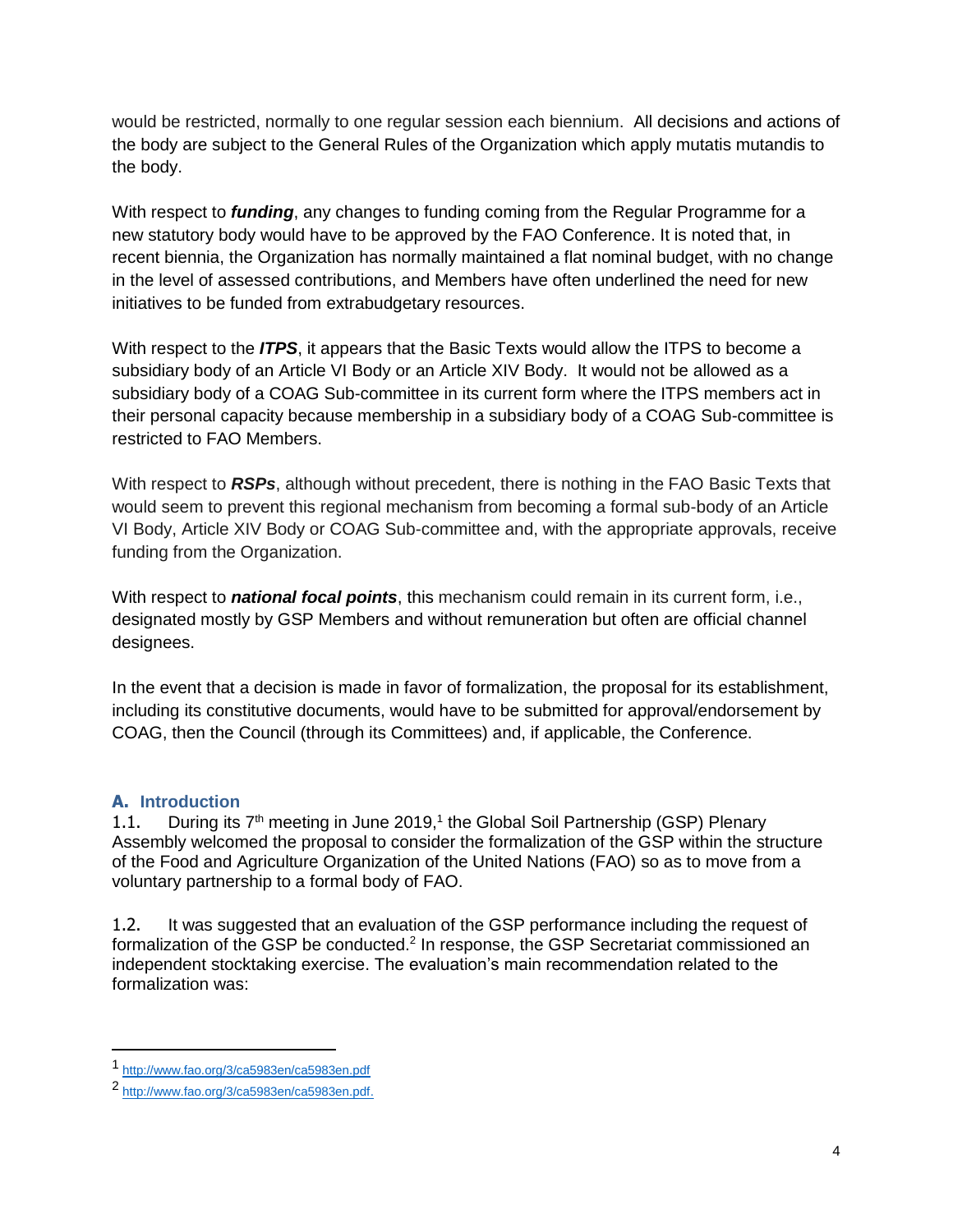*Recommendation 3*: "Undertake consultations involving the relevant departments up to the senior leadership of FAO, on the prospects for elevating the GSP to a more formal statutory body or subcommittee under the aegis of [the Committee on Agriculture (COAG)], and submit the necessary background documents for consideration by COAG and further organs as appropriate".<sup>3</sup>

1.3. At its 27<sup>th</sup> session, COAG acknowledged the findings of the evaluation of the GSP and requested the GSP Secretariat to carry out a detailed analysis of the legal and financial implications, including on the involvement of non-state stakeholders, the decision-making process, the roles of the Regional Soil Partnerships and national focal points in case of an institutionalization of the GSP as a FAO statutory body. COAG requested that the findings of the assessment be submitted at its 28th Session in July 2022.<sup>4</sup>

### 1.4. **Basic Considerations**

It should be noted that the Conference emphasized (in 1997 and re-affirmed in 2015) that new statutory bodies (which includes a commission or committee under Article VI of the Constitution, a commission or committee under Article XIV of the Constitution and a subsidiary body of COAG) should be established *only where strictly necessary* and where the work to be undertaken cannot be carried out by ad hoc groups.<sup>5</sup>

Any proposal to establish a new statutory body must also be able to adequately justify the necessity for such establishment on the basis of the following factors:

a) Centrality of the proposed body to the FAO mandate and the Organization's current priorities as expressed by FAO Members and reflected in planning documents;

b) Clarity of the definition of the proposed body's task, which should normally be of limited duration;

c) Positive impact of the proposed body's work at the level of FAO Members;

d) FAO's comparative advantage, thereby avoiding overlap and creating synergy with the work of other bodies;

e) Proportion of the FAO Membership to which the work of the proposed body is of importance with due regard to the economic capacity of less-advantaged members, including least developed countries and small-island developing states; and

<sup>3</sup> [http://www.fao.org/fileadmin/user\\_upload/GSP/eighth\\_PA/GSPPA\\_VIII\\_2020\\_2.pdf.](http://www.fao.org/fileadmin/user_upload/GSP/eighth_PA/GSPPA_VIII_2020_2.pdf)

<sup>4</sup> [http://www.fao.org/3/ne021en/ne021en.pdf.](http://www.fao.org/3/ne021en/ne021en.pdf)

<sup>5</sup> Resolution No. 13/97 of the Twenty-ninth Session of the Conference (18 November 1997), *Review of FAO Statutory Bodies*, Addendum IV to Part O of the Basic Texts, *Principles and Procedures which should govern Conventions and Agreements concluded under Articles XIV and XV of the Constitution, and Commissions and Committees established under Article VI of the Constitution;*  Confirmed by Resolution No. 11/2015 of the Thirty-ninth Session of the Conference (13 June 2015), *Review of FAO Statutory Bodies*, Addendum V to Part O of the Basic Texts, *Principles and Procedures which should govern Conventions and Agreements concluded under Articles XIV and XV of the Constitution, and Commissions and Committees established under Article VI of the Constitution.*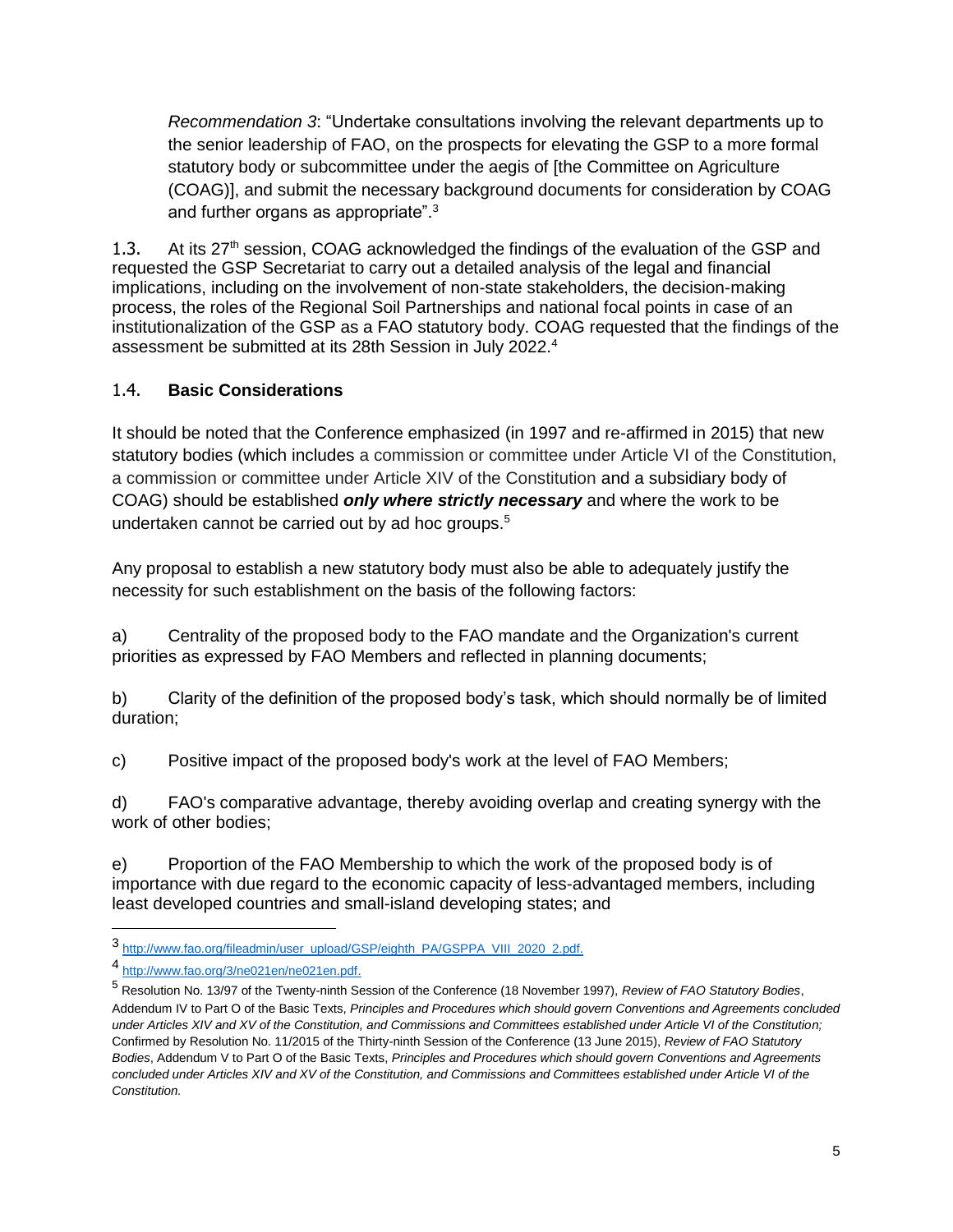f) Willingness of their Members to contribute financially and through non-monetary inputs to the work of the proposed body, especially where the proposed body will serve a more limited number of countries, with due regard to the economic capacity of their less advantaged members and the availability of other financial support.<sup>6</sup>

Moreover, with respect to a proposal to establish a commission or committee under Article VI of the Constitution or a commission or committee under Article XIV of the Constitution, such proposal must be drafted and accompanied by a document setting forth in detail the following: (a) the objectives that are to be achieved through the establishment of the body; (b) the manner in which the body will carry out its functions and any impact that its creation may have on current or future programmes of the Organization; (c) the financial implications of the establishment of the body for the current biennium, as well as a forecast of the financial implications for the future biennia; (d) a specific assessment of whether the objectives of the proposed statutory body could be met through a different type of working arrangement, such as the organization of ad hoc technical consultations or other task-oriented and time-bound arrangements; and (e) whether there are any existing statutory bodies covering the same, similar or related fields as those to be addressed by the proposed new statutory body.<sup>7</sup>

#### **B. Methodology**

#### 1. **Scope**

 $\overline{a}$ 

1.1. This report is limited to an analysis of the legal implications of the GSP becoming a FAO statutory body, including a sub-committee of COAG. While it discusses certain aspects relating to funding of the various statutory bodies, the report does not include an analysis of the financial implications of the GSP becoming a FAO statutory body.

1.2. The analysis only covers the following options: (i) a commission or committee under Article VI of the Constitution (an "Article VI Body"), (ii) a commission or committee under Article XIV of the Constitution (an "Article XIV Body"), and (iii) a subsidiary body of COAG under Rule XXXII of the General Rules of the Organization (a "COAG Sub-committee").

1.3. The analysis takes into account the following:

- a) FAO Basic Texts;
- b) Relevant documents of various FAO governing bodies;
- c) Documents and information relating to selected statutory bodies; and
- d) Responses received from the secretariats of the selected statutory bodies.

<sup>6</sup> Resolution No. 11/2015 of the Thirty-ninth Session of the Conference (13 June 2015), *Review of FAO Statutory Bodies*, Addendum V to Part O of the Basic Texts, *Principles and Procedures which should govern Conventions and Agreements concluded under Articles XIV and XV of the Constitution, and Commissions and Committees established under Article VI of the Constitution;*  Resolution No. 13/97 of the Twenty-ninth Session of the Conference (18 November 1997), *Review of FAO Statutory Bodies*, Addendum IV to Part O of the Basic Texts, *Principles and Procedures which should govern Conventions and Agreements concluded under Articles XIV and XV of the Constitution, and Commissions and Committees established under Article VI of the Constitution.*

<sup>7</sup> Resolution No. 11/2015 of the Thirty-ninth Session of the Conference (13 June 2015), *Review of FAO Statutory Bodies,*  Addendum V of Part O of the Basic Texts,*Principles and Procedures which should govern Conventions and Agreements concluded under Articles XIV and XV of the Constitution, and Commissions and Committees established under Article VI of the Constitution.*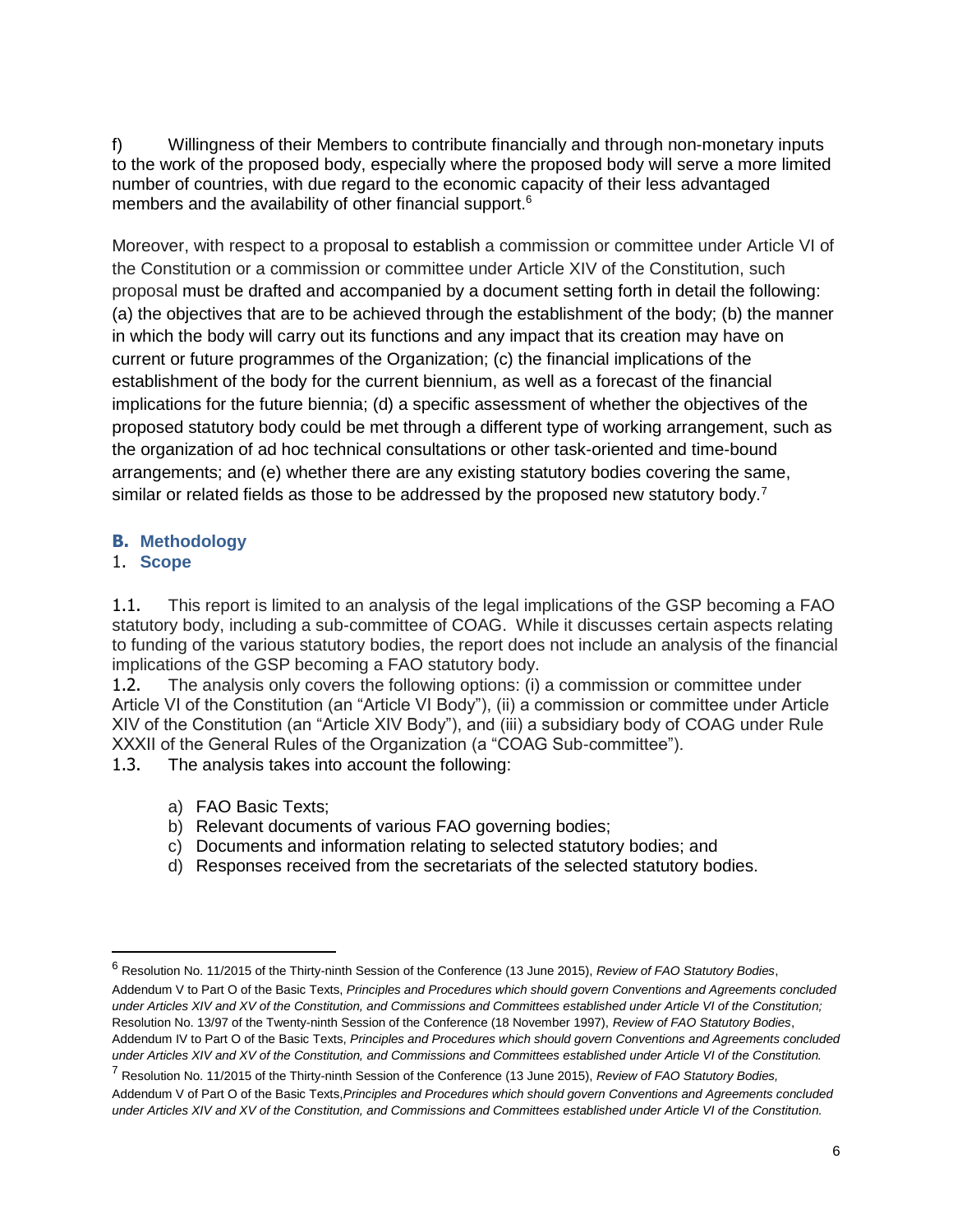**Note**: Certain other secondary sources, e.g., consultant report relating to a statutory body provided by the secretariat thereof, are also used as information resources.

# 2. **Main Criteria for Analysis**

2.1. As agreed with the GSP Secretariat, the main criteria to be used for this legal analysis are as follows:

Comparing with the status quo, what are the implications, with respect to each resulting FAO statutory body, to:

- (a) the participation of non-State stakeholders;
- (b) the decision-making processes;
- (c) the funding of certain aspects of the resulting body;
- (d) the regional soil partnerships and national focal points; and
- (e) the current GSP governance structure.

# **C. The Global Soil Partnership (GSP)<sup>8</sup>**

1.1. In May 2012, the Committee on Agriculture (COAG) endorsed the initiative for the establishment of the GSP. The terms of reference of the GSP were approved by the Council at its 145<sup>th</sup> Session in December 2012.<sup>9</sup>

1.2. The GSP is a voluntary initiative and does not create any legally binding rights or obligations for its partners or for any other entity under domestic or international law. Its mandate is to improve governance of the limited soil resources of the planet in order to guarantee healthy and productive soils for a food secure world, as well as support other essential ecosystem services, in accordance with the sovereign right of each State over its natural resources. The GSP is also intended to develop awareness and contribute to the development of capacities, build on best available science, and facilitate/contribute to the exchange of knowledge and technologies among stakeholders for the sustainable management and use of soil resources.<sup>10</sup>

1.3. The governance structure of the GSP is as follows:

 $\overline{a}$ 

<sup>8&</sup>lt;br>[https://www.fao.org/global-soil-partnership/en/.](https://www.fao.org/global-soil-partnership/en/)

 $9$  CL 145/REP, page 6.

<sup>10</sup> Terms of Reference of GSP, Appendix F, CL 145/REP.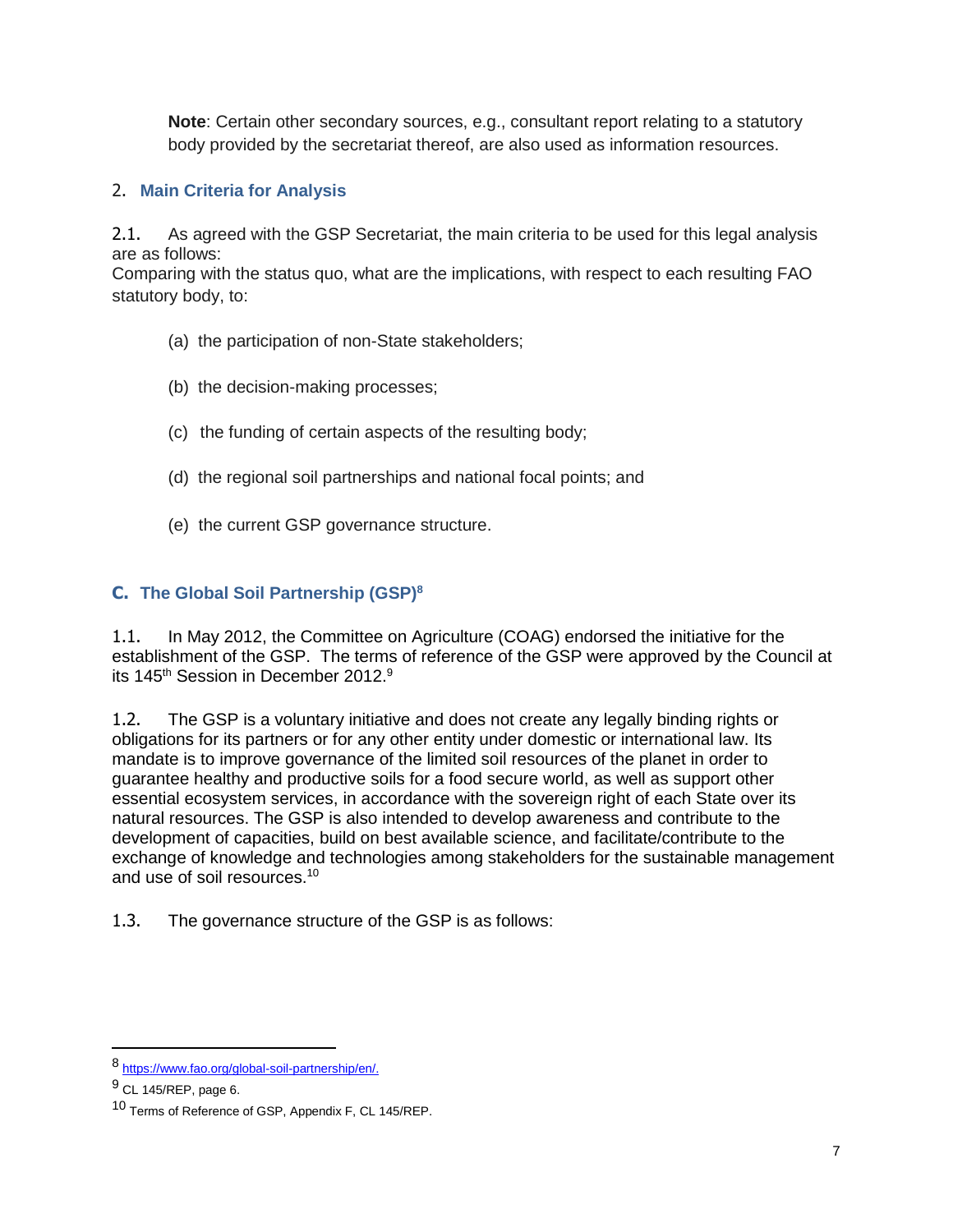

#### 1.4. **Membership**

The GSP is a voluntary partnership, whose members include governments, United Nations (UN) agencies, other international and regional intergovernmental organizations, universities, civil institutions, research centers, soil science societies, non-governmental organizations (NGOs), private companies, farmer associations, donors, and other stakeholders. Prior to their admission as members, all new GSP partners, except FAO Members, are reviewed and approved by the Partnerships Division following FAO risk assessment and due diligence procedures.<sup>11</sup>

#### 1.5. **Decisions**

The GSP Plenary Assembly comprises all the GSP members and the experts of the Intergovernmental Technical Panel on Soils (ITPS; see below). The Plenary Assembly meets once a year. Expenses of members to attend the sessions of the Plenary Assembly are borne by them. The Plenary Assembly has met every year since 2013. All GSP decisions are taken by consensus during the Plenary Assembly. Decisions that may require follow up by national governments are solely decided upon by "GSP partners which are FAO members."<sup>12</sup>

#### 1.6. **Intergovernmental Technical Panel on Soils (ITPS)**

The Intergovernmental Technical Panel on Soils (ITPS) provides scientific and technical advice on global soil issues to the GSP. It is composed of twenty seven (27) leading soil experts representing all the regions of the world, appointed by the Plenary Assembly (not by each Member Nation or a group of them). The members of the ITPS act in their personal capacity and do not represent their country or the region where they come from.

<sup>11</sup> Terms of Reference of GSP, Appendix F, CL 145/REP; Rules of Procedure of the GSP, Rule II.

<sup>12</sup> Rules of Procedure of the GSP, Rule V.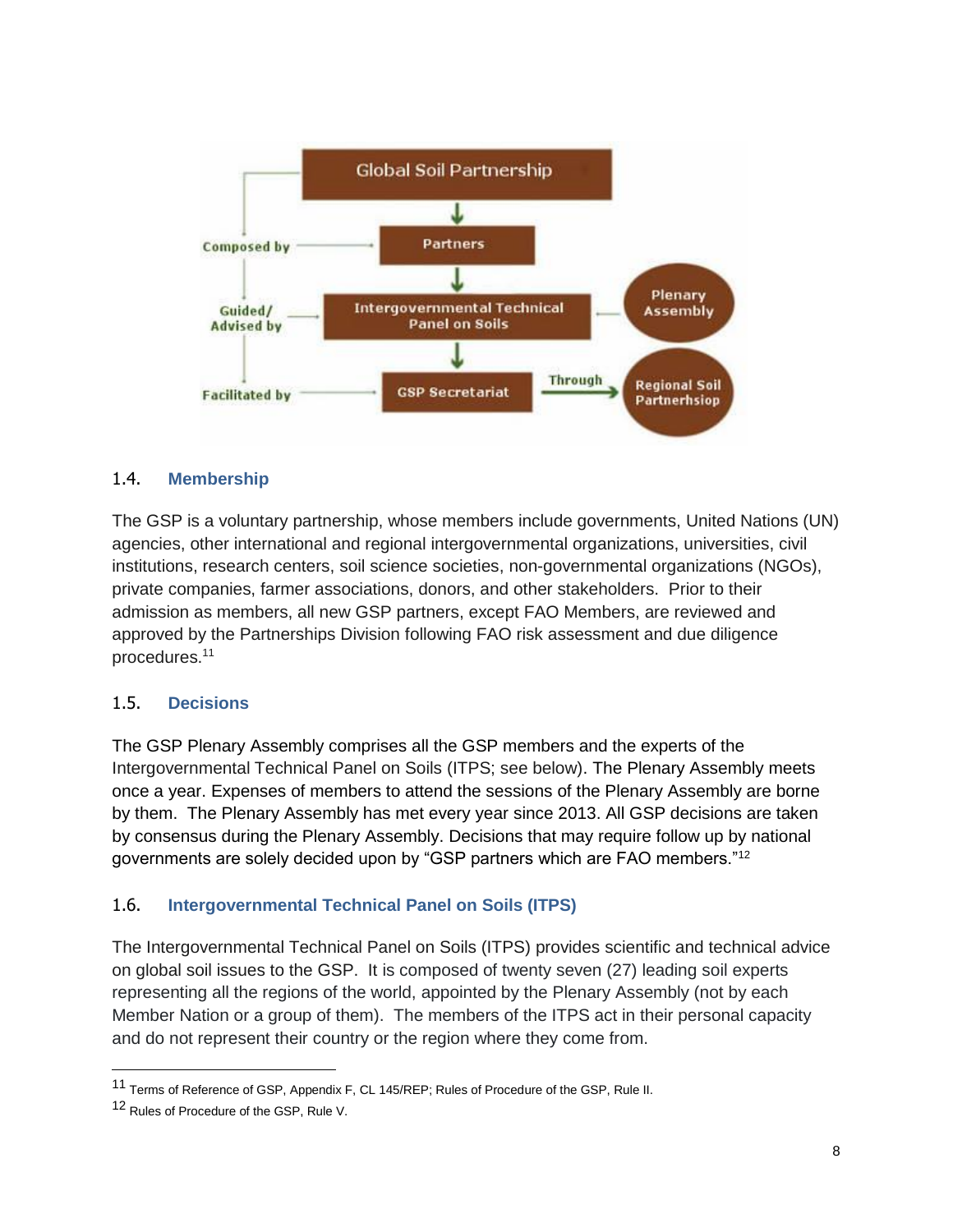### 1.7. **Secretariat**

FAO leads the GSP implementation process and provides a full-time Professional staff member and General Service support staff resourced from its Regular Programme in order to host and support the GSP Secretariat<sup>13</sup>. The Secretariat organizes meetings related to the implementation of GSP activities and provides the necessary administrative and technical support, facilitates the work of the ITPS and the Regional Soil Partnerships (RSPs), and promotes, organizes and facilitates awareness-raising activities.<sup>14</sup>

All the work of the Secretariat (currently composed of 28 project and other non-staff personnel), the ITPS, and the RSPs are performed with extra-budgetary resources mobilized by the GSP Secretariat.

## 1.8. **Regional Soil Partnerships (RSPs)**

RSPs are established among interested stakeholders in the regions. RSPs work in close coordination with FAO Regional Offices and their activities are supported by the GSP Secretariat. RSPs establish an interactive consultative process with national soil entities and relevant regional institutions. A Regional Steering Committee is established and provides strategic direction to the relevant RSP and advise the RSP Chair regarding decision-making and reporting to the GSP.

#### 1.9. **National Focal Points**

[National focal points](https://www.fao.org/global-soil-partnership/partners/country-focal-points/en/) are designated by FAO Members. They are usually personnel from national soil institutions, Ministries or, in some but very few cases, soil experts from academia. They are not remunerated for this role, which has implications on their level of engagement. The national focal points act as liaison between the GSP and the country. They represent the FAO Member in the Plenary Assembly and the meetings of the RSPs. They are in charge of nominating experts for different working groups, technical networks, etc. In some cases, the national focal points are connected with the Permanent Representations to FAO while many lack this connection.

#### 1.10. **GSP Activities**

The GSP implements different types of activities, including those related to normative tools, awareness raising (World Soil Day, World Soil prizes, advocacy) and technical documents. There is also a focus on implementing capacity development activities in all aspects of soils. There are also projects on the ground including helping farmers adopt good practices, for mapping soil' properties, for training soil laboratories, for donating equipment, and others. All these activities are reported to the Plenary Assembly. The funding comes particularly from trust

<sup>13</sup> [CL 145/REP para 24](https://www.fao.org/3/mf558e/mf558e.pdf#page=12) and appendix F

<sup>14</sup> Terms of Reference of GSP, Appendix F, CL 145/REP.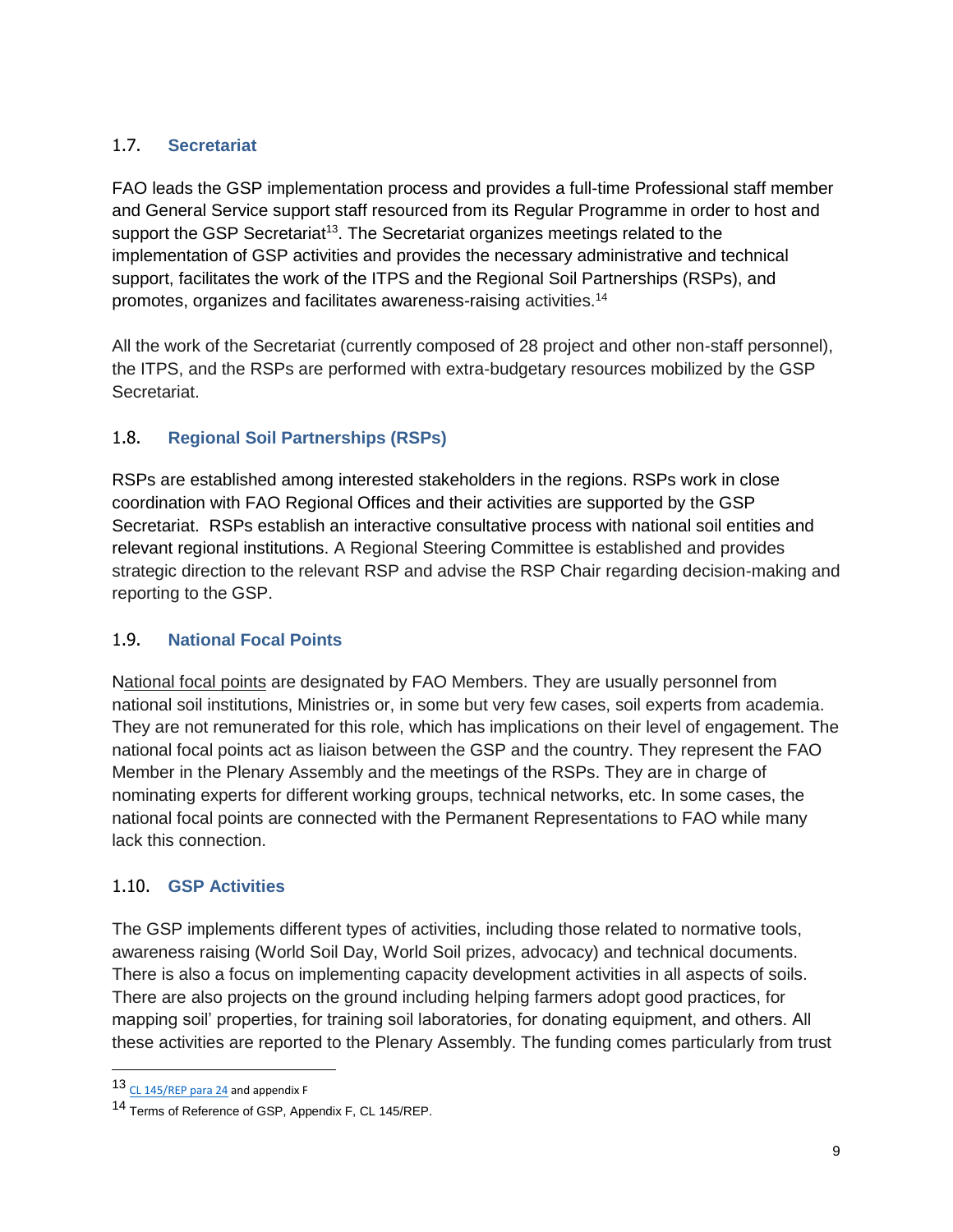funds identified through the GSP Secretariat's resource mobilization efforts using the FAO's Healthy Soils Facility. Some other projects are under the FAO Technical Cooperation Programmes at national or regional levels, UTFs and GEF/GCF sources.

### **D. Options for Establishing GSP as a FAO Statutory Body**

# 1. **Article VI Body**

#### 1.1. **Basic Considerations**

As mentioned in the Introduction, the Conference emphasized (in 1997 and re-affirmed in 2015) that new statutory bodies should be established *only where strictly necessary* and where the work to be undertaken cannot be carried out by ad hoc groups.<sup>15</sup>

In fact, the last Article VI Body that was established, by the Council in 2004 (almost two decades ago), is the South West Indian Ocean Fisheries Commission,<sup>16</sup> and the last one prior to that was in 1987 (almost four decades ago), i.e., the Commission on Livestock Development for Latin America and the Caribbean.

For this analysis, the Commission on Genetic Resources for Food and Agriculture (CGRFA) will be used as the primary example.<sup>17</sup>

It is important to note that this option assumes that the GSP in its current form will be replaced by the Article VI Body (as explained in the subsequent section).

#### 1.2. **Authority to Establish Article VI Body**

Under Article VI of the FAO Constitution, the Conference or Council has the authority to establish *commissions* to advise on the formulation and implementation of policy and to coordinate the implementation of policy. Also, the Conference, the Council, or the Director-General on the authority of the Conference or Council has the authority to establish *committees and working parties* to study and report on matters pertaining to the purpose of the Organization. Please see **Annex 2** for the process for establishing an Article VI Body.

#### 1.3. **Participation of Non-State Stakeholders**

<sup>15</sup> Resolution No. 13/97 of the Twenty-ninth Session of the Conference (18 November 1997), *Review of FAO Statutory Bodies*, Addendum IV to Part O of the Basic Texts, *Principles and Procedures which should govern Conventions and Agreements concluded under Articles XIV and XV of the Constitution, and Commissions and Committees established under Article VI of the Constitution;*  Confirmed by Resolution No. 11/2015 of the Thirty-ninth Session of the Conference (13 June 2015), *Review of FAO Statutory Bodies*, Addendum V to Part O of the Basic Texts, *Principles and Procedures which should govern Conventions and Agreements concluded under Articles XIV and XV of the Constitution, and Commissions and Committees established under Article VI of the Constitution.*

<sup>16</sup> CL 127/REP (2004).

<sup>17</sup> [https://www.fao.org/cgrfa/en/.](https://www.fao.org/cgrfa/en/)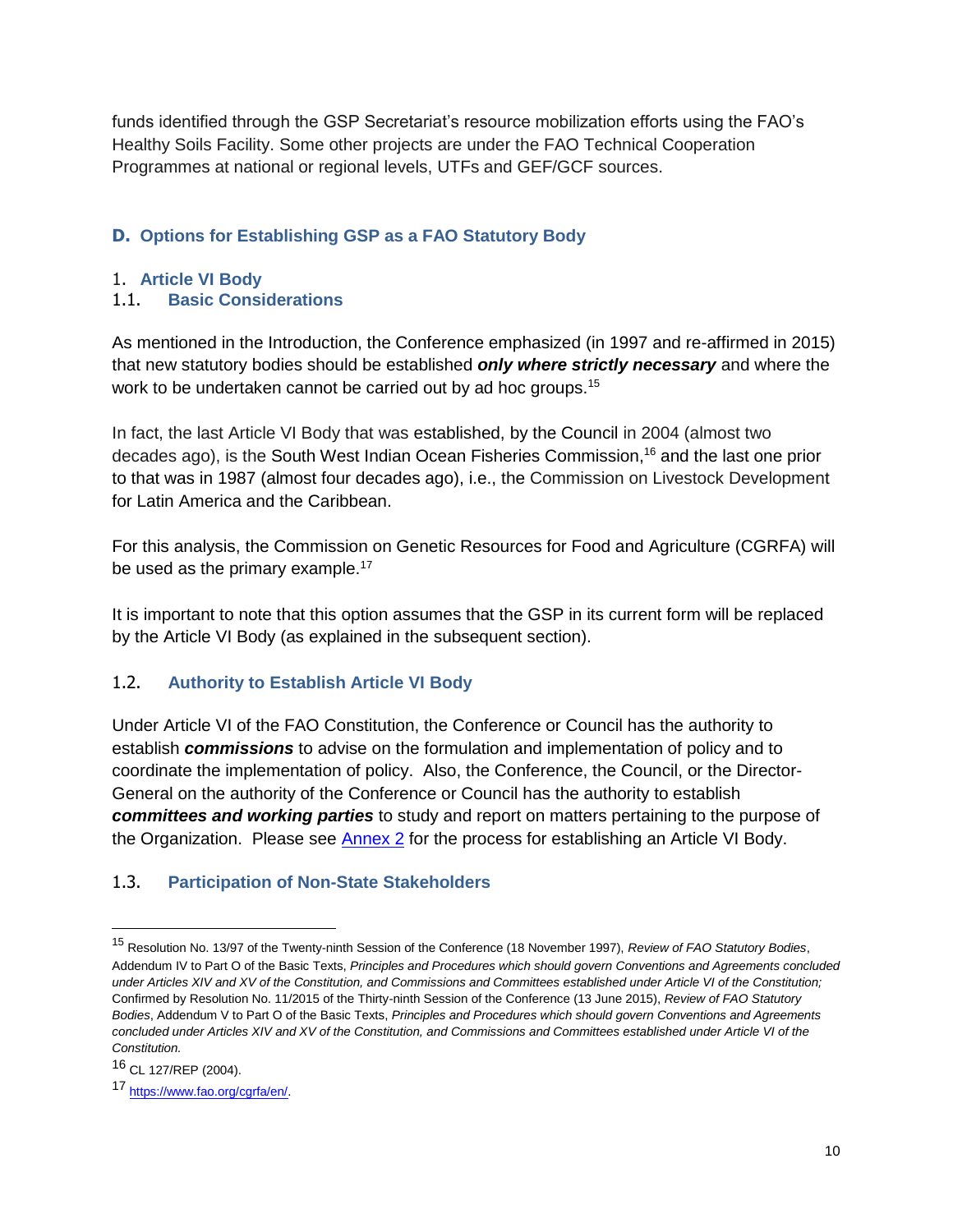Commissions may only consist of Member Nations and Associate Members while committees and working parties may consist of Member Nations and Associate Members or of individuals appointed in their personal capacity because of their special competence in technical matters.<sup>18</sup>

Membership in commissions, committees or working parties is not open to non-member nations of the Organization.<sup>19</sup>

It follows that non-State stakeholders may not be members of an Article VI Body.

However, one category of non-State stakeholders is allowed to participate in the proceedings of an Article VI Body but only as observers. These are entities that meet the criteria to be categorized as international non-governmental organizations (INGOs). $^{20}$ 

The following note from the Committee on Constitutional and Legal Matters (CCLM) is relevant in that regard:

"The procedures in force in FAO regarding participation of International Non-Governmental Organizations (INGOs) in the work of the Governing Bodies and statutory bodies were adopted in 1957 as part of a policy concerning relations with INGOs currently set out in Parts O, P and Q of the Basic Texts.<sup>21</sup> Under this policy INGOs with formal status with FAO could participate as observers in meetings of FAO. There were three forms of formal status (consultative status, specialized consultative status, liaison status) which continue to exist. Over the years these criteria were considered to be rather restrictive in light of the mandate of some statutory bodies and, in 1967, at its Forty-ninth Session, the Council approved a possibility for the Director-General, subject to some conditions, to invite INGOs without status to meetings of the Organization. Again over the years, these conditions appeared to be too restrictive and, starting with the World Food Summit of 1996, ad hoc solutions for inviting [non-governmental organizations (NGOs)] have been implemented occasionally (notably in connection with meetings of the Committee on World Food Security and the Intergovernmental Working Group for the Formulation of Guidelines on the Progressive Realization of the Right to

<sup>18</sup> Constitution, Article VI, paragraphs 1 and 2; General Rules of the Organization, Rule XXIV, paragraph 4. An "Associate Member" refers to a territory or group of territories which is not responsible for the conduct of its international relations. (Constitution, Article II, paragraph 11)

<sup>19</sup> *Principles and Procedures which should govern Conventions and Agreements concluded under Articles XIV and XV of the Constitution, and Commissions and Committees established under Article VI of the Constitution, Part O of the Basic Texts,* paragraph 23.

<sup>&</sup>lt;sup>20</sup> The relations between an Article VI Body and other international organizations are governed by Article XIII of the Constitution and Rule XXIV, paragraph 4(c) of the General Rules of the Organization, as well as by the rules adopted by the Conference on the matter of relationship with international organizations. These rules include the "Statement of principles relating to the granting of observer status to nations," and the general rules regarding relationships between the Organization and governmental and nongovernmental organizations.

<sup>21</sup> Parts L, M and N in the current version of the Basic Texts.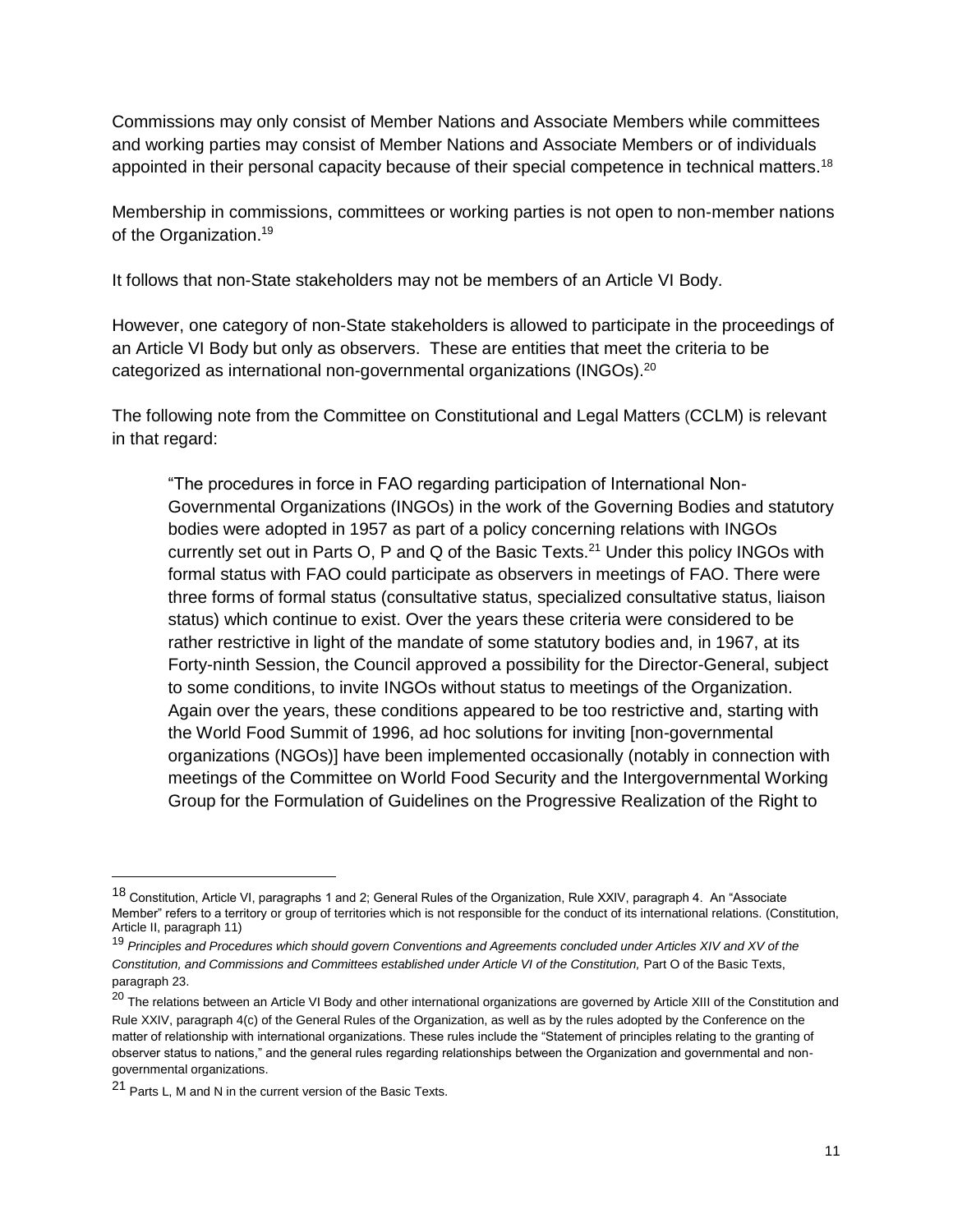Food). Still a broader comprehensive policy in respect of NGOs and civil society organizations has not yet been formulated."<sup>22</sup>

At present, the legal regime of participation of non-State stakeholders in FAO meetings is of a dual nature. On the one hand, there is a set of well-defined and rather restrictive rules contained in the Basic Texts<sup>23</sup> (which only refer to INGOs, representing a small fraction of non-State stakeholders) and, on the other hand, there are a number of practices and ad hoc procedures which have been developed over the years.

For example, the Council endorsed a procedure proposed by the CCLM whereby the Director-General would inform the Council in advance, whenever possible, of the names of the INGOs without status with FAO which he/she intended to invite on an ad hoc basis to specific FAO meetings. When such prior notification to the Council was impracticable, the Director-General would invite such INGOs to attend, and report this action ex post facto to the Council. In each case, the Director-General would indicate the circumstances that led him to issue such invitations.<sup>24</sup>

In 2009, the Committee on World Food Security (CFS) underwent a process of reform leading to a *sui generis* regime. The enhanced involvement of non-State stakeholders (both civil society organizations (CSOs) and the private sector) in CFS work and activities has been one of its major outputs. They can participate in sessions of the Committee either as participants or observers. However, whereas participants can take the floor in debates "without having to wait until Members have intervened," observers can intervene in the Plenary only upon invitation by the Chairperson. Only CFS Members (i.e., Member Nations) have decision-making authority.<sup>25</sup>

Around 2014, the CCLM worked on a draft "Rules and Procedures for Participation of Civil Society Organizations and Private Sector Representatives in FAO Meetings."<sup>26</sup> The Council, at the recommendation of the CCLM, mandated the Independent Chairperson of the Council (ICC) to hold consultations with the regional groups, open to all Members, with a view to reaching agreement on the proposed rules and procedures.<sup>27</sup> That process was not completed, however, because a consensus position did not emerge.<sup>28</sup>

The CCLM recalled that pending the establishment of new rules for participation of civil society organizations and private sector representatives in FAO meetings, the Organization would

<sup>22</sup> CCLM 88/3 (2009), paragraph 85.

<sup>23</sup> Parts L, M and N of the Basic Texts.

<sup>24</sup> CL 49/REP, paragraph 45.

<sup>25</sup> CCLM 97/8, paragraphs 24 and 25.

<sup>26</sup> CCLM 99/4 (2014).

<sup>27</sup> CL 150/REP.

<sup>28</sup> CL 154/INF.8; CL 154/REP.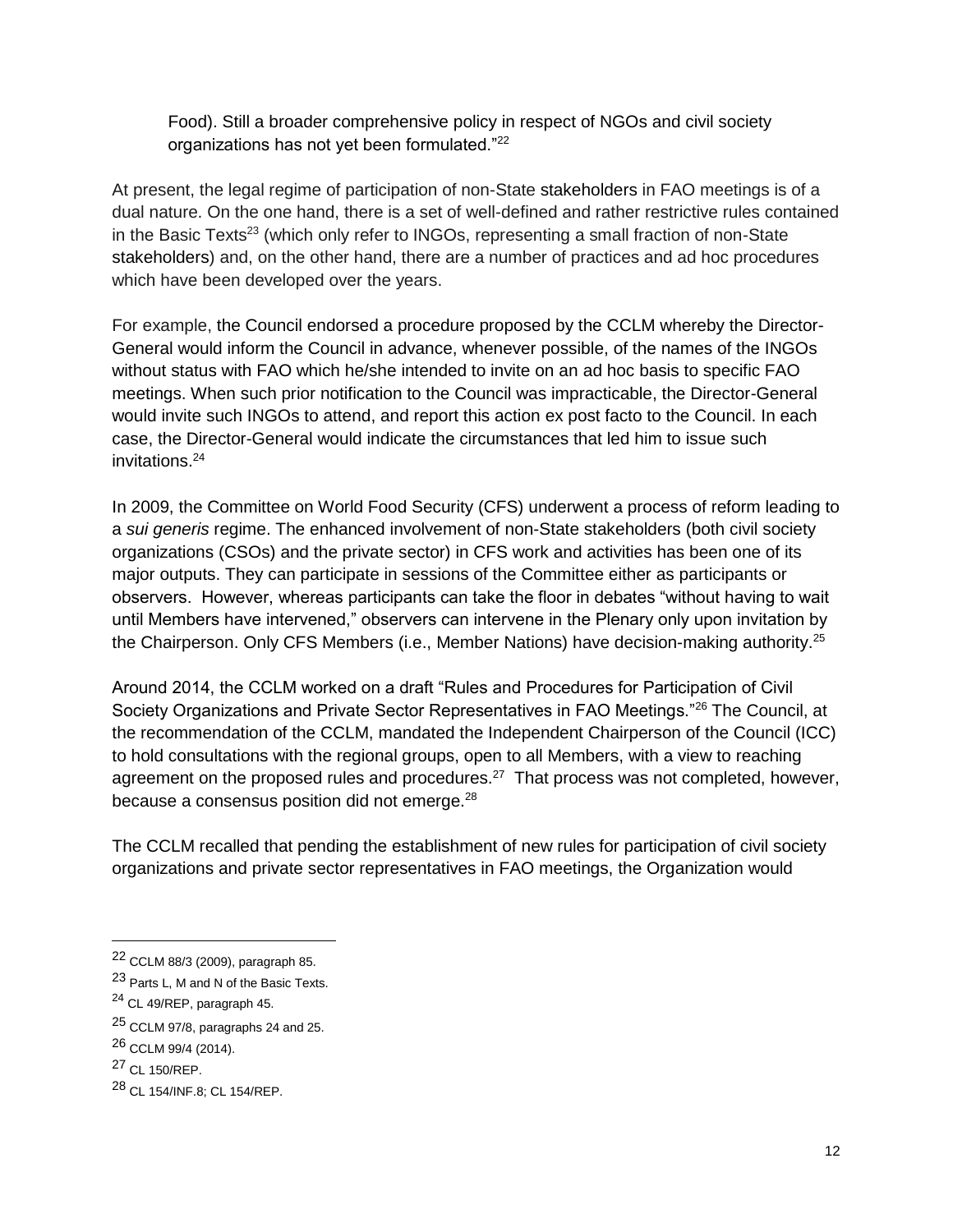continue on-going practices in respect of invitations of civil society organizations and private sector representatives to meetings of the Organization.<sup>29</sup>

There is work currently being undertaken by the CCLM in 2022 in connection with this issue. Any rules and procedures adopted by the CCLM for this purpose will require approval by the Conference.<sup>30</sup>

With respect to CGRFA, which is being used as an example in this analysis, the legal framework with respect to participation in meetings by non-State stakeholders as contained in the Basic Texts is being strictly followed.<sup>31</sup>

One other way that non-State stakeholders are able to feed into the work of the CGRFA is through an email-based network managed by the CGRFA called the [Biodiversity for Food and](https://dgroups.org/fao/bfa-net)  [Agriculture Network \(BFA-Net\),](https://dgroups.org/fao/bfa-net) which provides a platform for discussion of issues relevant to the management of the biodiversity that underpins the world's agri-food systems. It is open to all types of entities, including those in the private sector and other non-State stakeholders.

### 1.4. **Decisions of an Article VI Body**

Article VI bodies do not have a life of their own and, from a legal and institutional point of view, are fully integrated within FAO. Article VI bodies do not have legal personality, i.e., the capacity to enjoy rights and assume obligations of their own and, therefore, they act through FAO or draw on the legal capacity of FAO, and follow its regulations, rules, policies and procedures, including with respect to concluding arrangements with other entities, procurement and internal and external controls. Similarly, it is FAO and the Director-General, as its legal representative, that would have to address any liabilities arising from the activities of Article VI bodies.

Article VI bodies may adopt their own rules of procedure and amendments thereto, which come into force upon approval by the Director-General.<sup>32</sup>

The activities of an Article VI Body must be consistent with its mandate which, under the Constitution, is limited to (i) with respect to commissions, advising on the formulation and implementation of policy and coordinating the implementation of policy, and (ii) with respect to committees and working parties, studying and reporting on matters pertaining to the purpose of the Organization.<sup>33</sup>

 $\overline{a}$ 

<sup>29</sup> CL 150/2.

<sup>30</sup> Constitution, Article XIII, paragraph 4; also as an example, see Conference Resolution No. 44/57 on Observer Status in Respect of International Organizations.

<sup>31</sup> Parts L, M and N of the Basic Texts. Email from Ms Irene Hoffman, CGRFA Secretary, 2 February 2022.

<sup>32</sup> Constitution, Article VI, paragraph 3.

<sup>33</sup> Constitution, Article VI, paragraphs 1 and 2; General Rules of the Organization, Rule XXIV, paragraph 4.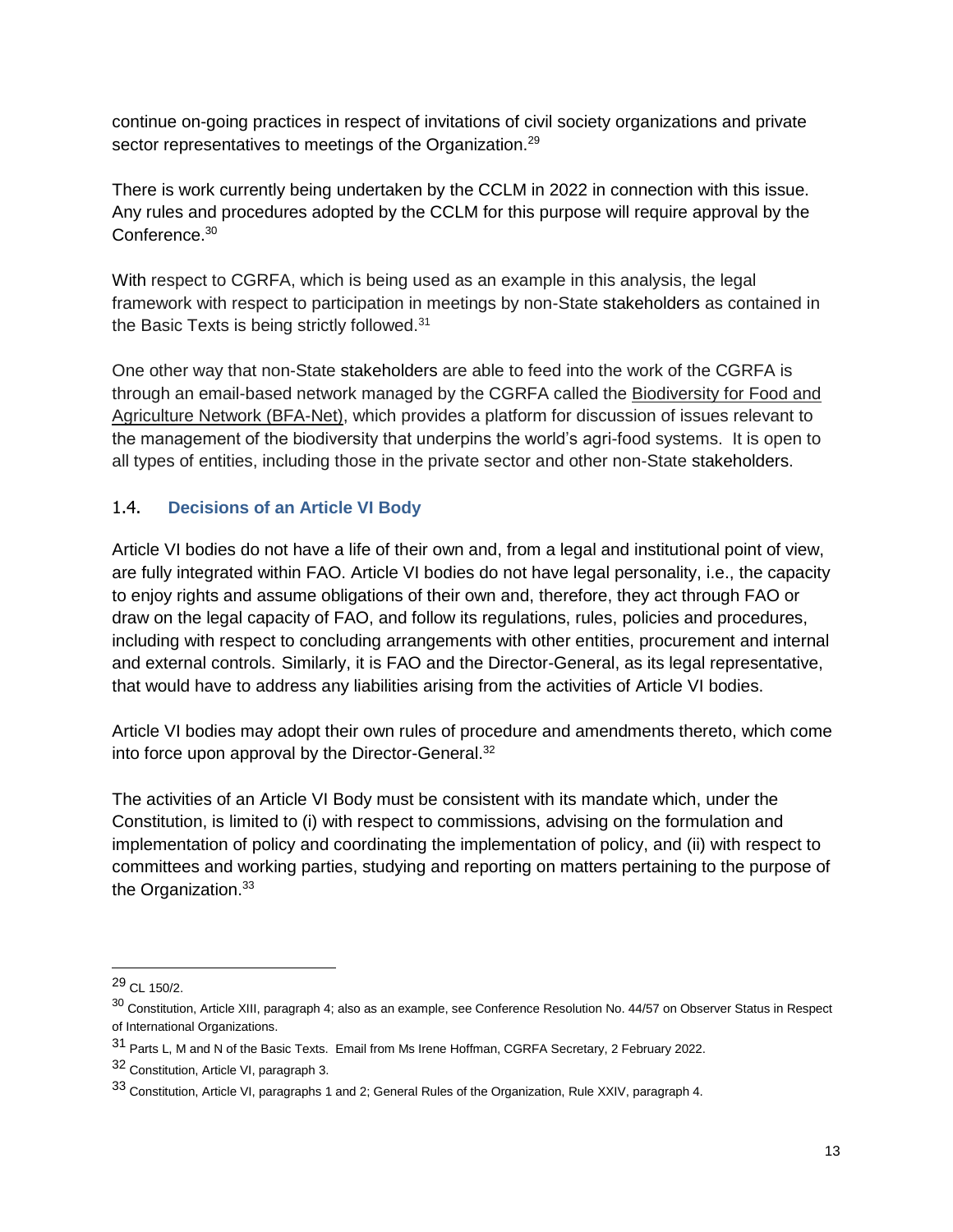The constituent instrument of an Article VI Body with a global mandate may vest it with competence to adopt international or regional standards, guidelines and codes of practice within their areas of competence. These products are adopted by the Article VI Body as non-binding voluntary instruments, until adopted by national legislation.<sup>34</sup> However, any recommendations made by the Article VI Body must nevertheless be referred to the Conference or Council, as appropriate, and their reports should be circulated to Members, through the Director-General. For example, in the case of CGRFA, its Statutes provide that it reports to the Director-General, who will bring to the attention of the Conference through the Council any recommendations adopted by CGRFA which have policy implications or which affect the programme or finances of the Organization.<sup>35</sup>

It is noted that the Conference, at its 14<sup>th</sup> Session in 1967, decided that in the case of new Article VI bodies, or subsidiary bodies established by it, a provision should be included in the statutes or rules of procedure, as appropriate, limiting the frequency and duration of sessions of such bodies.<sup>36</sup> For example, CGRFA normally holds one regular session each biennium. It may also decide to convene extraordinary sessions as necessary, but subject to the approval of the FAO Council.

With regard to how decisions are made, with CGRFA, for example, all decisions are taken by consensus unless another method of arriving at a decision is reached. The General Rules of the Organization apply mutatis mutandis to all matters not specifically dealt with under the CGRFA rules of procedure.<sup>37</sup>

#### 1.5. **Option for ITPS under the Article VI Body**

Article VI bodies may establish subcommissions, subcommittees and subsidiary working parties. The statutes of the Article VI Body must make the establishment of subsidiary bodies subject to the availability of necessary funds in the relevant approved budget. When the related expenses are to be borne by the Organization, the determination of such availability is made by the Director-General.<sup>38</sup> Unless other specific arrangements are made, the expenses incurred by individuals invited in a personal capacity to attend sessions of committees of experts will be defrayed by the Organization in accordance with its travel regulations.<sup>39</sup>

The ITPS could be established as a subcommittee or subsidiary working party of the Article VI Body.

<sup>34</sup> For example, Codex Standards are adopted by the Codex Alimentarius Commission pursuant to Rule XII of the Rules of Procedure and the Procedures for the Elaboration of Codex Standards and Related Texts.

<sup>35</sup> CGRFA Statutes, Article 7; CGRFA Rules of Procedure, Rule XI.

<sup>&</sup>lt;sup>36</sup> Addendum II of Part O of Basic Texts, Resolution No. 21/67 of the Fourteenth Session of the Conference.

<sup>37</sup> CGRFA Rules of Procedure, Rules VII and XV.

<sup>38</sup> *Principles and Procedures which should govern Conventions and Agreements concluded under Articles XIV and XV of the Constitution, and Commissions and Committees established under Article VI of the Constitution, Part O of the Basic Texts,* Appendix, paragraphs 18 and 20.

<sup>39</sup> General Rules of the Organization, Rule XXXVI, paragraph 4.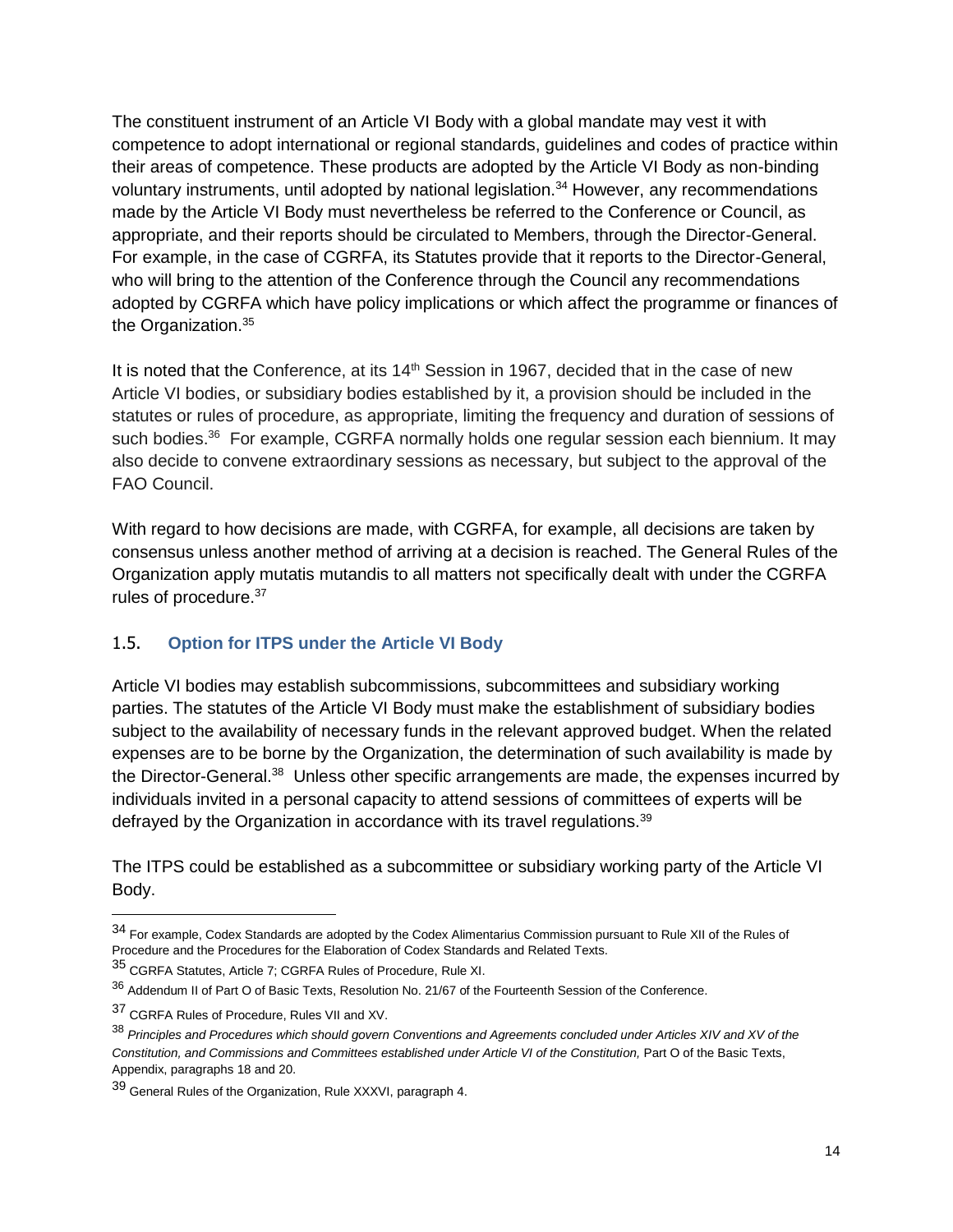In 2013, CGRFA formed a Team of Technical and Legal Experts of Access and Benefit-sharing, with each region appointing up to two representatives with expertise in access and benefitsharing and preferably in genetic resources for food and agriculture. The team of experts was tasked to coordinate to help prepare the intergovernmental technical working group meetings, and, based on input from their regions, prepare written materials and propose guidance for the intergovernmental technical working groups.<sup>40</sup>

#### 1.6. **Certain Budgetary Implications relating to an Article VI Body**

The statutes of an Article VI Body must specify that:

i. the financial operations of such bodies shall be governed by the appropriate provisions of the Financial Regulations of the Organization, and on the condition that expenses borne by the Organization shall be determined and paid within the limits of the relevant item of the budget of the Organization as approved by the Conference;

ii. the expenses of members of the Article VI Body or of experts attending its sessions as government representatives are to be borne by the respective governments and the expenses of experts attending in their individual capacity are to be borne either by the budget, if any, of the Article VI Body, or by the Organization; and

iii. the Secretary of each body shall be appointed by the Director-General and shall be administratively responsible to him.<sup>41</sup>

It should be noted that contributions, donations or assistance received by an Article VI Body, including for cooperative projects, are administered in accordance with the financial rules and procedures of the Organization and all financial and administrative transactions are carried out through the accounts of the Organization. FAO is accountable to donors for the management and use of any contributions received. $42$  In certain cases, FAO establishes a trust or special fund into which these contributions are paid.

Staff of Article VI bodies are officials of FAO appointed by the Director-General and are subject to the Staff Regulations and Rules of the Organization, as well as to the authority of the Director-General. Similarly, other personnel employed by an Article VI Body are recruited by the Organization, and in accordance with its rules and procedures.<sup>43</sup>

 $\overline{a}$ 

<sup>40</sup> CGRFA-14/13/Report (2013), paragraph 40.

<sup>41</sup> *Principles and Procedures which should govern Conventions and Agreements concluded under Articles XIV and XV of the Constitution, and Commissions and Committees established under Article VI of the Constitution, Part O of the Basic Texts,* Appendix, paragraphs 32 and 33. Also, General Rules of the Organization, Rule XXXVI, paragraph 4.

<sup>42</sup> CCLM 103/3.

<sup>43</sup> CCLM 103/3.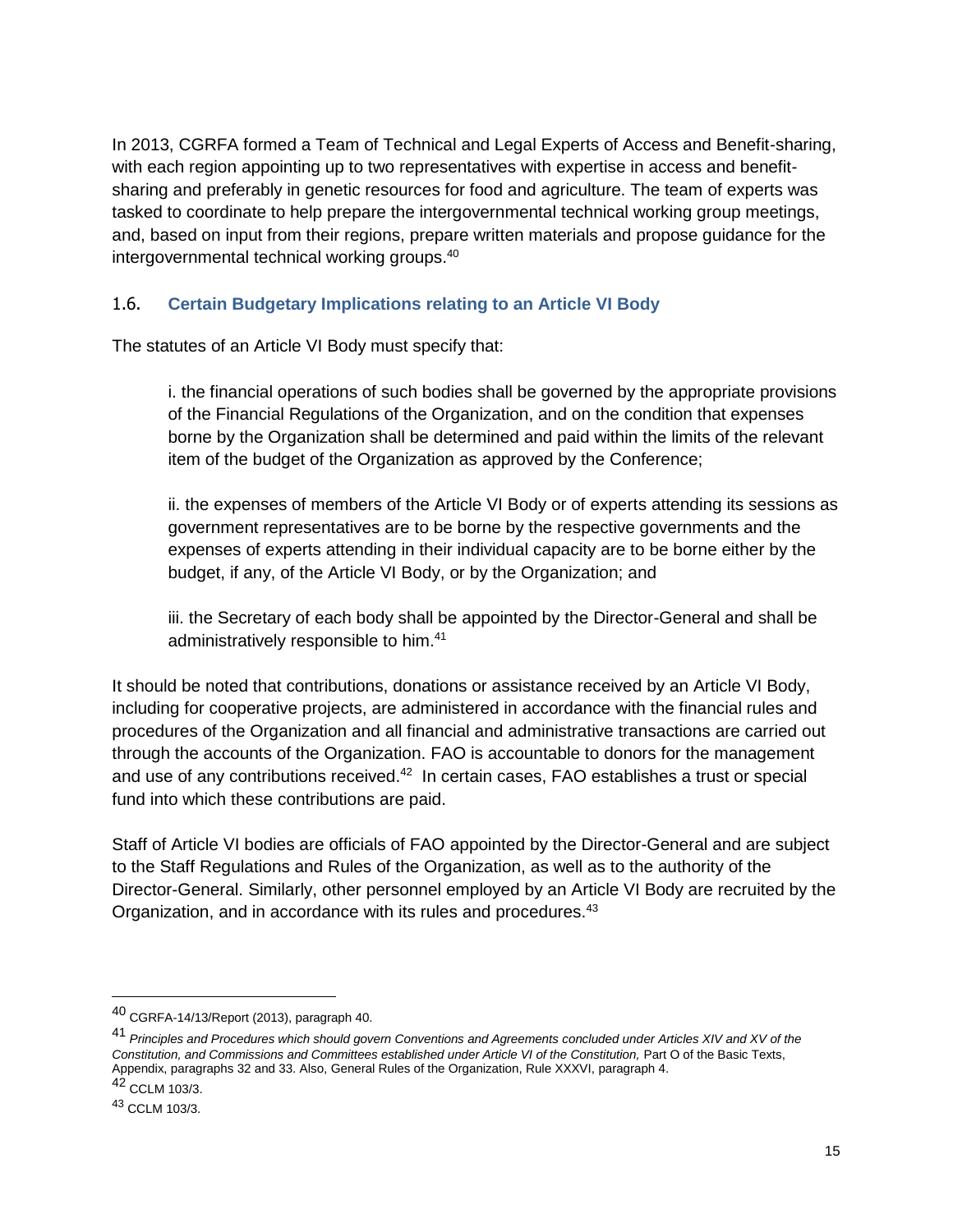Article 8 of the CGRFA Statutes provide that the expenses of the Secretariat of the Commission shall be determined and paid by the Organization within the limits of the relevant appropriations in the approved budget of the Organization. Secretariat services for each CGRFA Sectoral Working Group are provided by the relevant technical division of FAO as part of its annual programme of work. Expenses incurred by representatives of members of the Commission and its Working Groups, their alternates and advisers, when attending sessions of the Commission, its Sectoral Working Groups or other Subsidiary Bodies, as well as the expenses of observers at sessions, are borne by the respective governments or organizations.

With respect to CGRFA for example, staff and meeting costs are covered by the Organization's Regular Programme budget and all other expenses are funded from extra-budgetary resources.<sup>44</sup>

# 1.7. **Option for Regional Soil Partnerships (RSPs) under the Article VI Body**

While there appears to be no precedent for it, RSPs could be established as subcommissions or subcommittees of the Article VI Body. Obviously, this would entail additional expenses and decisions would have to be made on the appropriate sources of funding.

There is nothing preventing an Article VI Body from organizing voluntary regional mechanisms to assist in its mandate, like the current RSPs. However, funding for such voluntary mechanisms would normally not be covered by the Organization's Regular Programme budget.

## 1.8. **Option for National Focal Points under the Article VI Body**

There is also nothing that would prevent an Article VI Body from establishing a national focal point mechanism. Funding for such a mechanism would normally not be covered by the Organization's Regular Programme budget.

CGRFA has a system of national focal points or coordinators. These focal points are nominated by Member countries. They coordinate and facilitate the preparation of country reports and the implementation of the Commission's action plans and decisions and monitor the implementation and reporting back to the Commission.<sup>45</sup>

## 1.9. **GSP governance structure under the Article VI Body**

In addition to the implications as set out in Sections 1.3 through 1.8 above, noting the assumption under this first option that GSP in its current form would be replaced in its entirety by the Article VI Body, the GSP Plenary Assembly would then cease to exist.

# 2. **Article XIV Body**

<sup>44</sup> Emails from Irene Hoffman, CGRFA Secretary, 2 February 2022 and 9 February 2022.

<sup>45</sup> [https://www.fao.org/cgrfa/overview/nfp/en/.](https://www.fao.org/cgrfa/overview/nfp/en/)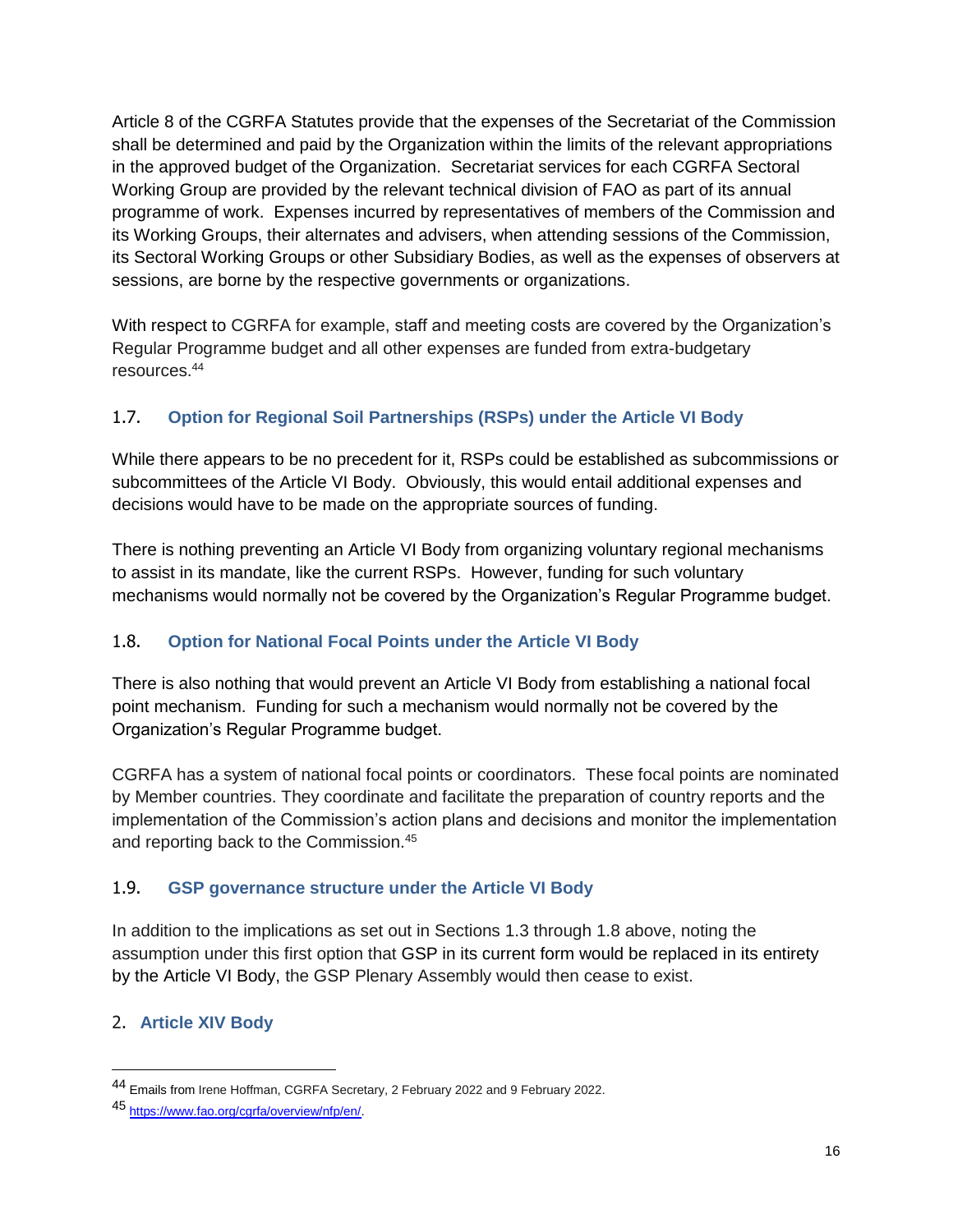#### 2.1. **Basic Considerations**

The express purpose of multilateral agreements established under Article XIV of the Constitution is to create contractual obligations for those who become parties to them. It follows directly from this principle that any agreement concluded under Article XIV of the Constitution among Member Nations of the Organization should entail financial or other obligations going beyond those already assumed under the Constitution of the Organization. Failing this, there would be no grounds for such an agreement, at least not in the legal form prescribed under Article XIV of the Constitution. Hence, any multilateral agreement between Member Nation Governments may undoubtedly provide for the establishment of a commission or an executive body, but this should not be an end in itself since under Article VI of the Constitution, the Conference and the Council are empowered to establish such bodies merely by a decision on their part. Consequently, the setting up of a commission or a committee by a multilateral agreement is justified only when such agreement presupposes the assumption of specific obligations going beyond mere participation in the work of the body thus established.<sup>46</sup>

As mentioned in the Introduction, the Conference emphasized (in 1997 and re-affirmed in 2015) that new statutory bodies should be established *only where strictly necessary* and where the work to be undertaken cannot be carried out by ad hoc groups.<sup>47</sup>

In fact, the last Article XIV Body that was established, by the Council in 2010 (more than a decade ago), is the Central Asian and Caucasus Regional Fisheries and Aquaculture Commission. Prior to that was the Governing Body of the International Treaty on Plant Genetic Resources for Food and Agriculture which was adopted by the Conference in 2001.

For this analysis, the Indian Ocean Tuna Commission (IOTC) will be used as the primary example.<sup>48</sup>

It is also important to note that this option assumes that the GSP in its current form will be replaced by the Article XIV Body.

#### 2.2. **Authority to Establish Article XIV Body**

The Conference may, by a two-thirds majority of the votes cast, approve and submit to Member Nations conventions and agreements concerning questions relating to food and agriculture,

 $\overline{a}$ 

<sup>46</sup> *Principles and Procedures which should govern Conventions and Agreements concluded under Articles XIV and XV of the*  Constitution, and Commissions and Committees established under Article VI of the Constitution, Part O of the Basic Texts, paragraphs 5 and 6.

<sup>47</sup> Resolution No. 13/97 of the Twenty-ninth Session of the Conference (18 November 1997), *Review of FAO Statutory Bodies*, Addendum IV to Part O of the Basic Texts, *Principles and Procedures which should govern Conventions and Agreements concluded under Articles XIV and XV of the Constitution, and Commissions and Committees established under Article VI of the Constitution;*  Confirmed by Resolution No. 11/2015 of the Thirty-ninth Session of the Conference (13 June 2015), *Review of FAO Statutory Bodies*, Addendum V to Part O of the Basic Texts, *Principles and Procedures which should govern Conventions and Agreements concluded under Articles XIV and XV of the Constitution, and Commissions and Committees established under Article VI of the Constitution.*

<sup>48</sup> [https://www.iotc.org.](https://www.iotc.org/)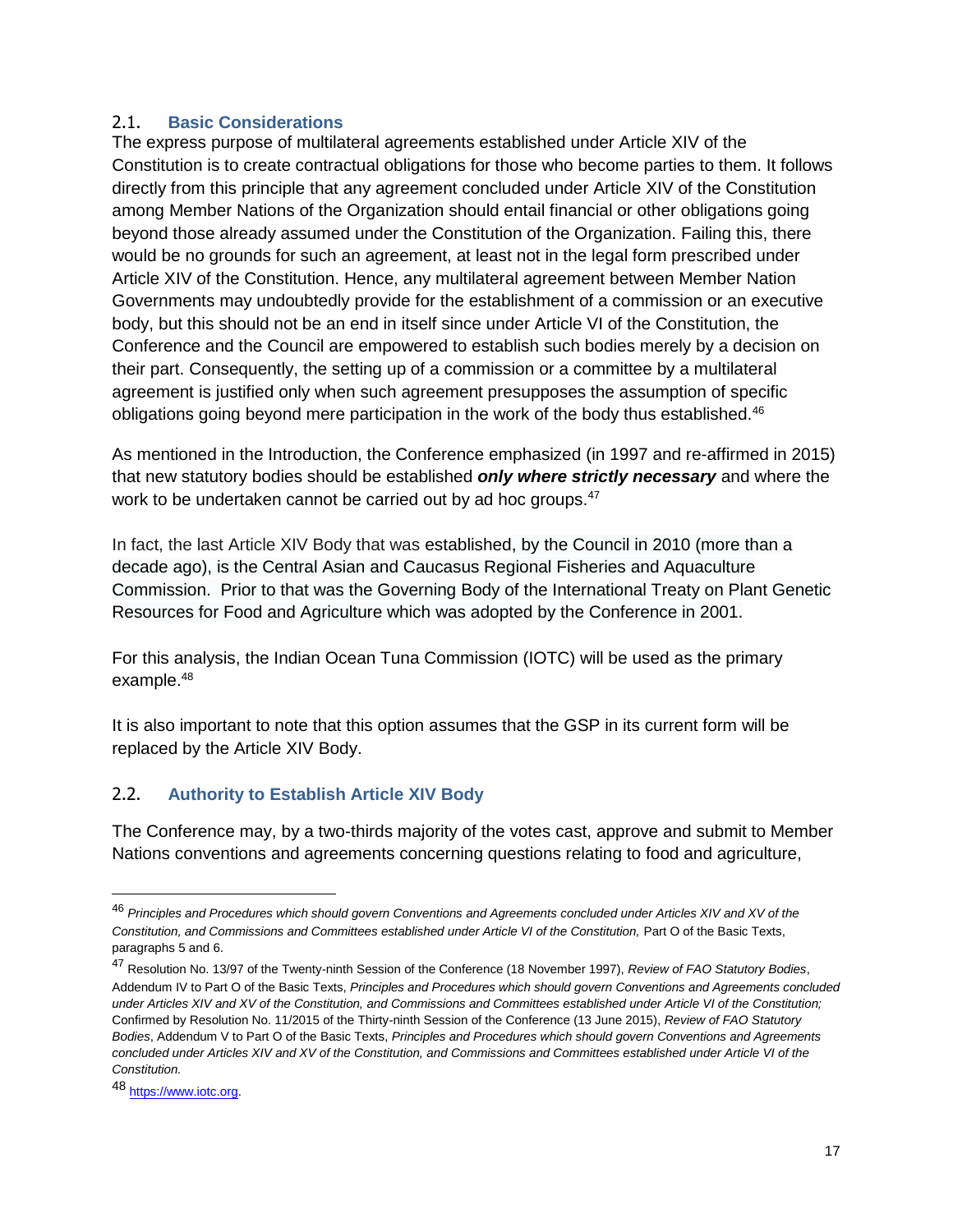which could include the establishment of a commission or an executive body.<sup>49</sup> Please see [Annex 2](https://unfao.sharepoint.com/sites/NSL/GSP/Plenary_Assembly/010_Plenary_Assembly_X/001_Document/ODG_cleared/GSPPA_X_2022_2.docx#annex2_an2) for the process for establishing an Article XIV Body.

#### 2.3. **Participation of Non-State** stakeholders

Only FAO Members, and such non-member States as are members of the United Nations, any of its specialized agencies or the International Atomic Energy Agency, and regional economic integration organizations, including Member Organizations, to which their Member States have transferred competence over matters within the purview of the conventions, agreements, supplementary conventions and agreements, including the power to enter into treaties in respect thereto, may become members of an Article XIV Body.<sup>50</sup>

The statutes of the Article XIV Body must contain provisions regulating the question of observer status for non-member nations of the Organization in accordance with the statement of principles relating to the granting of observer status to nations.<sup>51</sup>

As far as national institutions or private persons are concerned, only the Conference has the authority to make rules laying down the procedure to be followed to secure proper consultation with governments in regard to relations between the Organization and such national institutions or private persons.<sup>52</sup> No such rules have been adopted by the Conference.

It follows that non-State stakeholders may not be members of an Article XIV Body.

However, one category of non-State stakeholders is allowed to participate in the proceedings of an Article XIV Body but only as observers. These are entities that meet the criteria to be categorized as international non-governmental organizations (INGOs). $53$ 

At present, the legal regime of participation of non-State stakeholders in FAO meetings is of a dual nature. On the one hand, there is a set of well-defined rules contained in the Basic Texts<sup>54</sup> (which only refer to INGOs, representing a small fraction of non-State stakeholders) and, on the

<sup>49</sup> Constitution, Article XIV, paragraph 1.

<sup>50</sup> Constitution, Article XIV, paragraph 3(b).

<sup>51</sup> *Principles and Procedures which should govern Conventions and Agreements concluded under Articles XIV and XV of the*  Constitution, and Commissions and Committees established under Article VI of the Constitution, Part O of the Basic Texts, paragraphs 26 and 27.

<sup>52</sup> Constitution, Article XIII.

<sup>53</sup> The relations between commissions or committees established by conventions and agreements under Article XIV of the Constitution and other international organizations shall be governed by Article XIII of the Constitution and Rule XXIV, paragraph 4(c) of the General Rules of the Organization, as well as by the rules adopted by the Conference on the matter of relationship with international organizations. These rules include the "Statement of principles relating to the granting of observer status to nations," and the general rules regarding relationships between the Organization and governmental and non-governmental organizations.

<sup>54</sup> Parts L, M and N of the Basic Texts.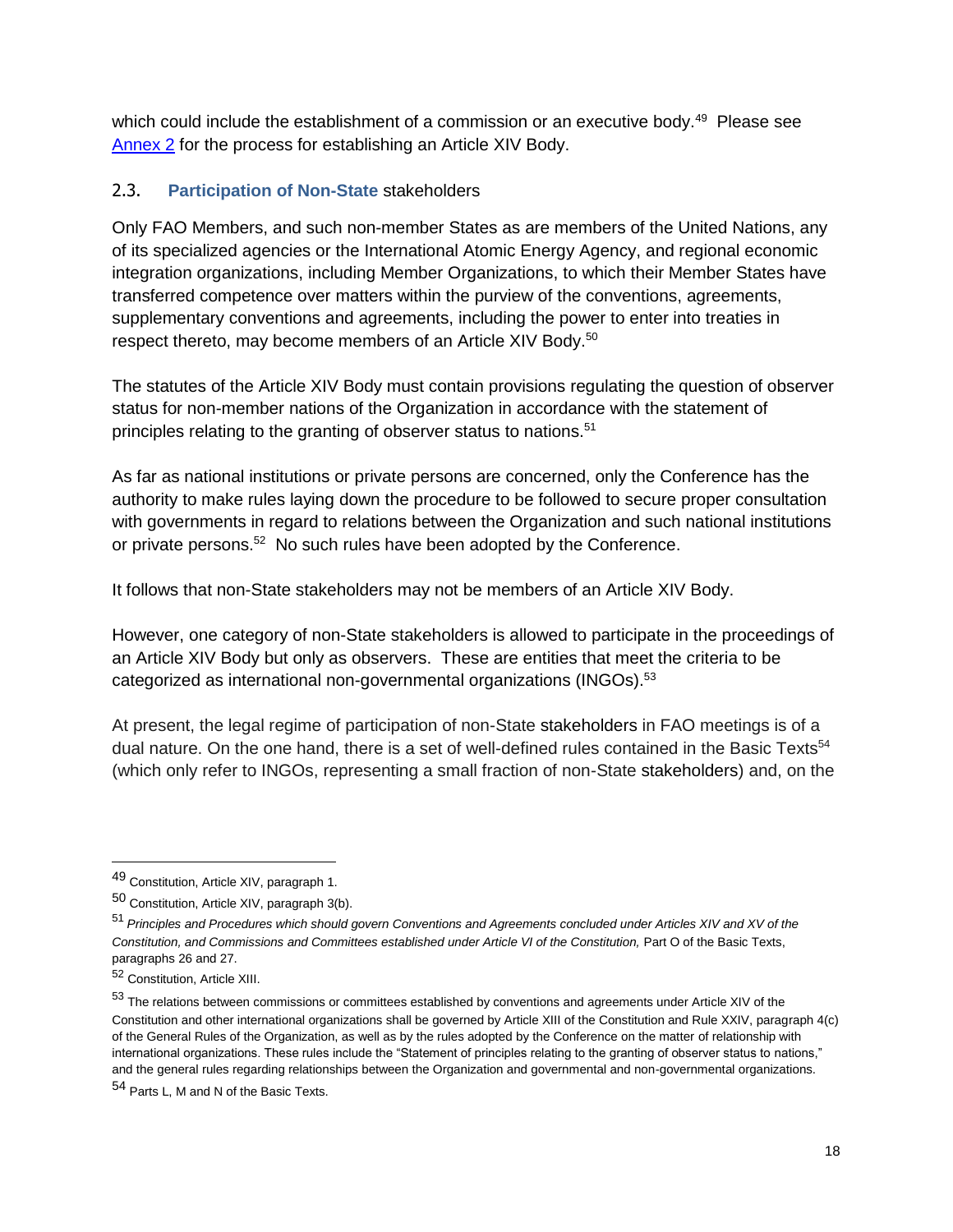other hand, there are a number of practices and ad hoc procedures which have developed over the years.<sup>55</sup>

As an example of actual practice, IOTC has over 50 observers which are NGOs and intergovernmental organizations, whose credentialed representatives may speak at IOTC sessions after Members have spoken. They may submit policy statements as information documents. They may table documents outside the meeting room and they may invite members to side meetings. In working parties (where no credentials are required), non-State stakeholders attend in their capacity as experts and participate like the members. All observers have to submit a letter to the Commission which can be challenged by any Member.<sup>56</sup>

## 2.4. **Decisions of an Article XIV Body**

Article XIV instruments are said to have a "life of their own" and usually provide for obligations extending beyond those set out in the Constitution and the other Basic Texts of FAO. For instance, these bodies may adopt regulatory measures directly binding upon their Members and may have autonomous budgets. The secretaries of these bodies are appointed by the Director-General and in certain cases, when the Article XIV body has an autonomous budget, such appointment is made in consultation with or with the agreement of their Members. In some cases, the bodies in question approve their budget and programme of work and the secretaries are directly accountable to their Members for the execution of the budget and the work programme.<sup>57</sup>

Article XIV instruments are only binding upon Member Nations that ratify them, i.e., adherence to such instrument is not automatic for all FAO Members.

Nonetheless, these conventions and agreements are placed under the framework of FAO and retain very close links with the Organization, even in situations where the bodies which they establish enjoy considerable functional autonomy. There are several manifestations of this situation. Membership is open only to Members of FAO or of the United Nations, its Specialized Agencies or the International Atomic Energy Agency. The bodies may adopt and amend their own Financial Regulations provided that these are consistent with the principles embodied in the Financial Regulations of FAO. The Financial Regulations are to be reported to the Finance Committee which may disallow them, or amendments thereto, if they are inconsistent with the principles of the Financial Regulations of FAO. Contributions, either to the budget or for any other activities, are to be paid into a trust fund managed by the Organization in accordance with the financial procedures of the Organization. The constituent instruments of the bodies do not entrust them with legal personality, i.e. capacity to hold rights and obligations in their own right and, therefore, they have to act though FAO or draw on its legal capacity as confirmed by a review of the matter by the Council. The secretary and the staff of these bodies are officials of

 $55$  See discussion under Section 1.4 for more details on the practices and ad hoc procedures that have evolved.

<sup>56</sup> IOTC Agreement, Article VII, paragraph 3; IOTC Rules of Procedure, Rule XIV, paragraphs 5, 8 and 9; Email from Chris O'Brien (IOTC Executive Secretary), 31 January 2022.

<sup>57</sup> CCLM 88/3 (2009), paragraph 11.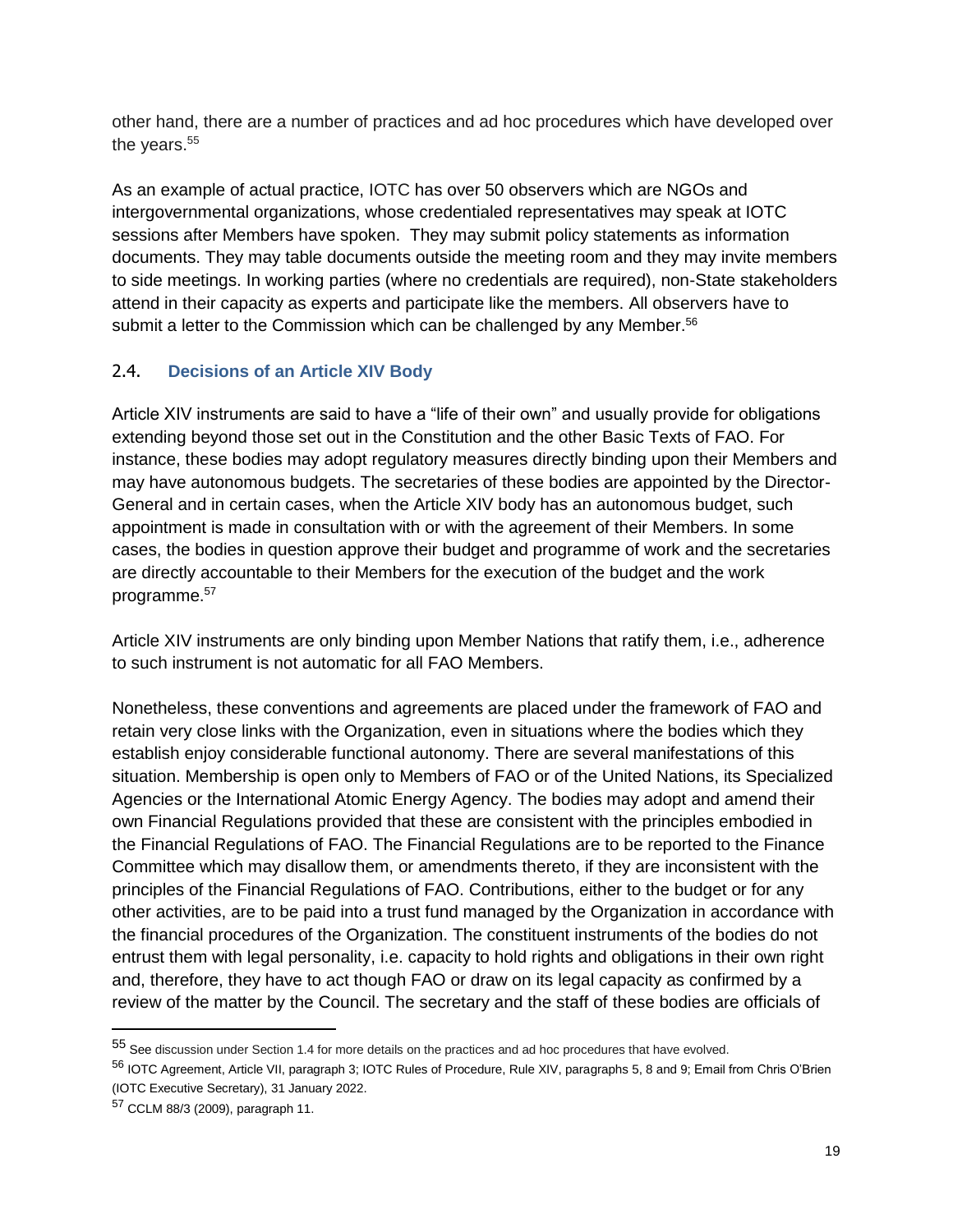FAO appointed by the Director-General and subject to the Staff Regulations and Rules of the Organization. Their work relationship is with the Organization, which is the respondent party should any staff member decide to file a complaint arising from the working relationship with FAO. The Director-General, as the legal representative of FAO, may have to respond for any legal liabilities arising from the functioning of the bodies, without prejudice to the fact that any financial liability should be charged to the budget of the body. The bodies benefit from a comprehensive set of facilities, privileges and immunities, and are bound by inherent obligations that are attached to the status of FAO, as provided for in a number of multilateral and bilateral instruments, in particular the Convention on the Privileges and Immunities of the Specialized Agencies of 21 November 1947, as well as a network of bilateral agreements between FAO and countries which have supplemented the rights and obligations established in that Convention in the countries concerned.<sup>58</sup> Such bodies are expected to adhere to FAO and UN System practices.

Thus, while Article XIV bodies may enjoy a variable measure of functional autonomy for the purpose of discharging the programme of work approved by them, administratively they are fully integrated with and in FAO. As foreseen in the treaties, the rules of procedure and related working procedures of these bodies should not be inconsistent with the Constitution of FAO and the operating procedures of the Organization.<sup>59</sup>

It is noted that the Conference, in its  $14<sup>th</sup>$  Session in 1967, decided that in the case of new Article XIV bodies, or subsidiary bodies established by it, a provision should be included in the convention or agreement limiting the frequency and duration of sessions of such bodies. $^{60}$  For example, IOTC holds annual regular sessions but special sessions may also be convened at the request of at least one-third of its Members.<sup>61</sup>

With regard to how decisions are made, with IOTC, for example, each Member has one vote, and, in general, decisions and recommendations are taken by a majority of the votes cast. A majority of the Members constitutes a quorum.<sup>62</sup>

## 2.5. **Option for ITPS under the Article XIV Body**

The texts of all conventions or agreements establishing an Article XIV Body must specify whether such commissions or committees may establish subsidiary bodies. The convention or agreement must make the establishment of subsidiary bodies subject to the availability of necessary funds in the relevant approved budget. When the related expenses are to be borne

<sup>58</sup> CCLM 88/3 (2009), paragraph 13.

<sup>59</sup> CCLM 103/3, paragraph 7.

<sup>60</sup> Addendum II of Part O of Basic Texts, Resolution No. 21/67 of the Fourteenth Session of the Conference.

<sup>61</sup> IOTC Agreement, Article VI, paragraphs 4 and 5.

<sup>62</sup> IOTC Agreement, Article VI, paragraph 2.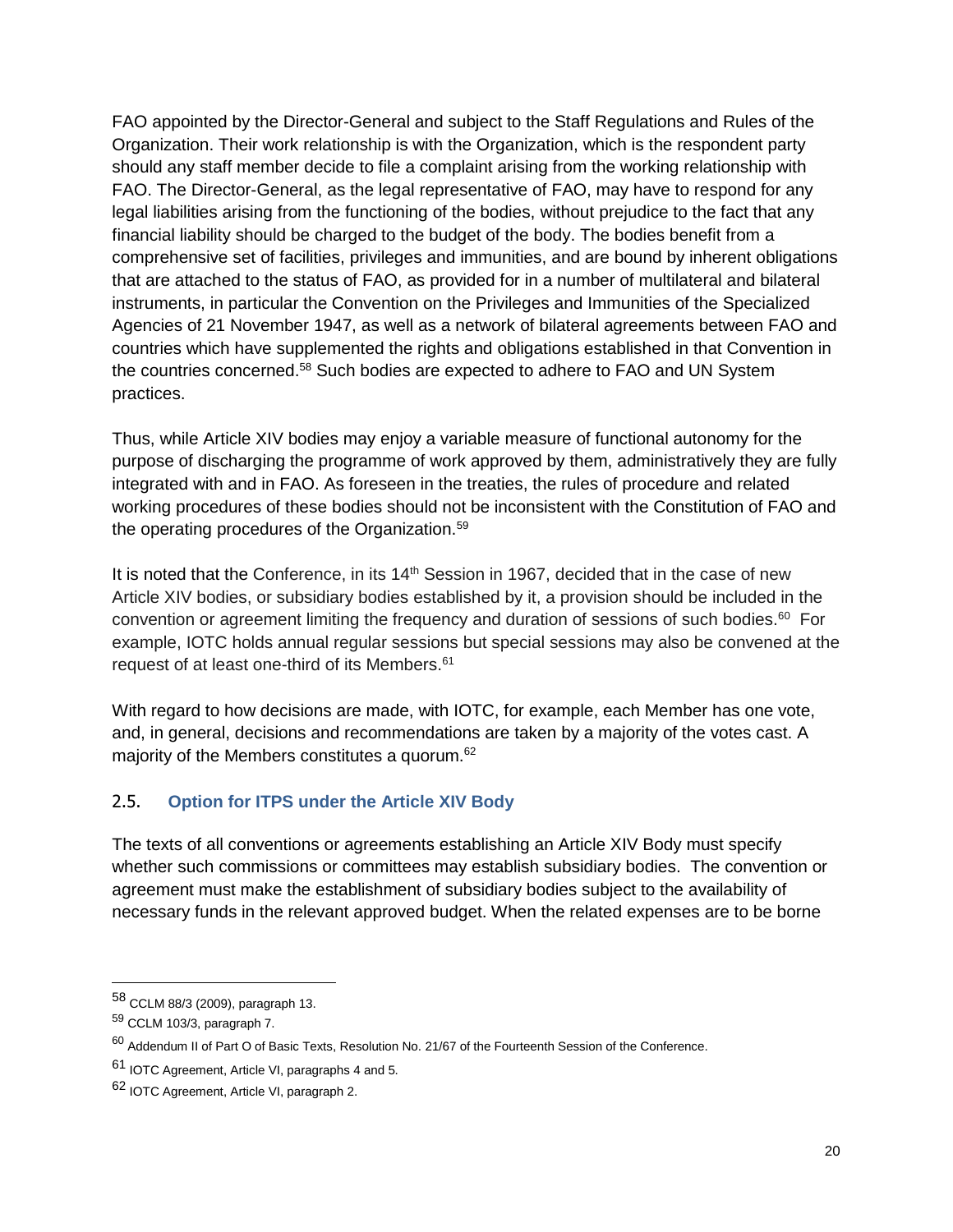by the Organization, the determination of such availability is to be made by the Director-General.<sup>63</sup>

The ITPS could be established as a subsidiary body of an Article XIV Body.

For example, IOTC has a permanent Scientific Committee which acts as an advisory body. It is composed of scientists, with each Member of the Commission having the right to appoint a representative and an alternate, both with suitable scientific qualifications, who may be accompanied by experts and advisers. Furthermore, the Commission may invite experts, in their individual capacity, to enhance and broaden the expertise of the Scientific Committee and of its working parties.<sup>64</sup>

#### 2.6. **Certain Budgetary Implications relating to an Article XIV Body** The discussion in Section 1.6 above apply to an Article XIV Body.

As an example, the expenses of IOTC are paid out of its autonomous budget except those relating to such staff and facilities as can be made available by FAO. The expenses to be borne by FAO are determined and paid within the limits of the biennial budget prepared by the Director-General and approved by the Conference of FAO. Expenses incurred by delegates, their alternates, experts and advisers when attending, as government representatives, sessions of the Commission, its sub-commissions and its committees, as well as the expenses incurred by observers at sessions, are borne by the respective governments or organizations. The expenses of experts invited by the Commission to attend, in their individual capacity, meetings of the Commission or its sub- commissions or committees are borne by the budget of the Commission.<sup>65</sup>

Each IOTC Member has a legal obligation to contribute annually its share of the autonomous budget in accordance with a scale of contributions adopted by the IOTC. A Member which is in arrears in the payment of its financial contributions may lose its voting rights.<sup>66</sup>

It should be noted that there are international agreements adopted pursuant to Article XIV of the Constitution that do not create a commission like the IOTC and do not have autonomous budgets. One example is the [Agreement on Port State Measures to Prevent, Deter and](https://www.fao.org/port-state-measures/resources/detail/en/c/1111616/)  [Eliminate Illegal, Unreported and Unregulated Fishing,](https://www.fao.org/port-state-measures/resources/detail/en/c/1111616/) which was approved by the Conference at its [Thirty-sixth Session \(2009\)](https://www.fao.org/bodies/conf/c2009/en/) and entered into force on 5 June 2016. Typically, bodies that do not have an autonomous budget and are resourced from Regular Programme resources enjoy less autonomy than those with autonomous budgets (e.g. their secretaries are appointed

<sup>63</sup> *Principles and Procedures which should govern Conventions and Agreements concluded under Articles XIV and XV of the Constitution, and Commissions and Committees established under Article VI of the Constitution, Part O of the Basic Texts,* Appendix, paragraphs 19 and 20.

<sup>64</sup> IOTC Rules of Procedure, Appendix IV, The Scientific Committee – Terms of Reference and Rules of Procedure.

<sup>&</sup>lt;sup>65</sup> IOTC Agreement, Article VIII, paragraphs 3 and 4.

<sup>66</sup> IOTC Agreement, Article XIII,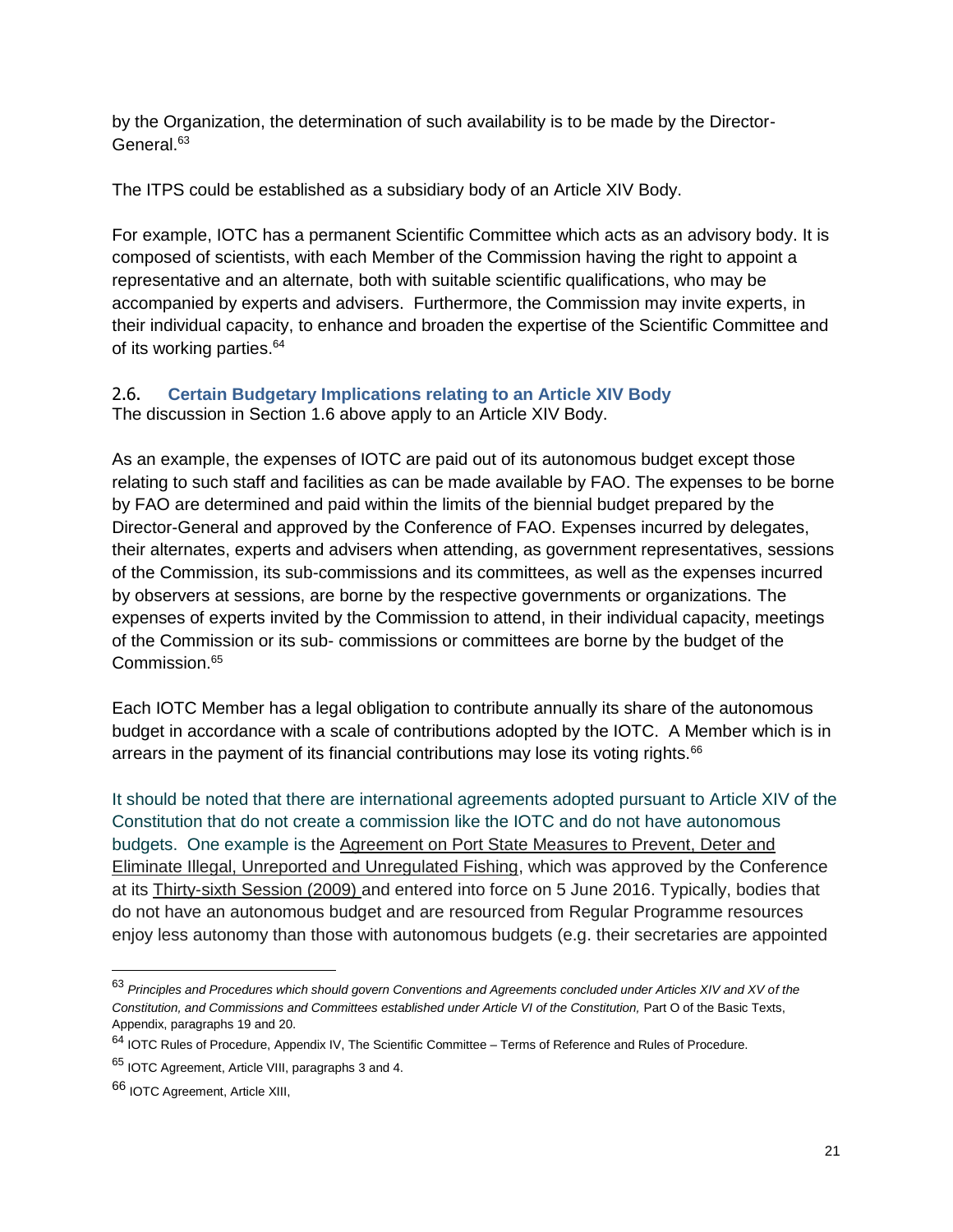by the Director-General without any requirement to consult or seek the approval of the Article XIV bodies).

### 2.7. **Option for Regional Soil Partnerships (RSPs) under the Article XIV Body**

While there appears to be no precedent for it, RSPs could be established as subsidiary bodies of the Article XIV Body. Obviously, this would entail additional expenses and a decision would have to be made about the appropriate source of funding.<sup>67</sup>

There is nothing that prevents an Article XIV Body from organizing voluntary regional mechanisms to assist in its mandate, like the current RSPs. However, funding for such voluntary mechanisms would normally not be covered by the Organization.

### 2.8. **Option for National Focal Points under the Article XIV Body**

There is also nothing that would prohibit an Article XIV Body from establishing a national focal point mechanism. However, funding for such mechanism would normally not be covered by the Organization.

For example, the Central Asian and Caucasus Fisheries and Aquaculture Commission (CAC-FISH), an Article XIV body, has a national focal points mechanism. Each Member of the Commission designates a National Focal Point who facilitates communication between the Member of the Commission and the Secretariat. The National Focal Point is a high level, experienced fishery scientist/manager who has access to his/her country's main fishery information. The National Focal Point is normally the Representative of the Member Nation at the Commission sessions.<sup>68</sup>

#### 2.9. **GSP governance structure under the Article XIV Body**

In addition to the implications set out in Sections 2.3 through 2.8 above, noting the assumption under this Option 2 that GSP in its current form would be replaced in its entirety by the Article XIV Body, the GSP Plenary Assembly would then cease to exist.

#### 3. **COAG Sub-committee**

#### 3.1. **Basic Considerations**

The Committee on Agriculture (COAG) is a Governing Body of FAO which reports to the Conference and to the Council.

 $\overline{a}$ 

<sup>67</sup> *Principles and Procedures which should govern Conventions and Agreements concluded under Articles XIV and XV of the Constitution, and Commissions and Committees established under Article VI of the Constitution, Part O of the Basic Texts,* Appendix, paragraphs 19 and 20.

<sup>68</sup> Rules of Procedure, Rule VI.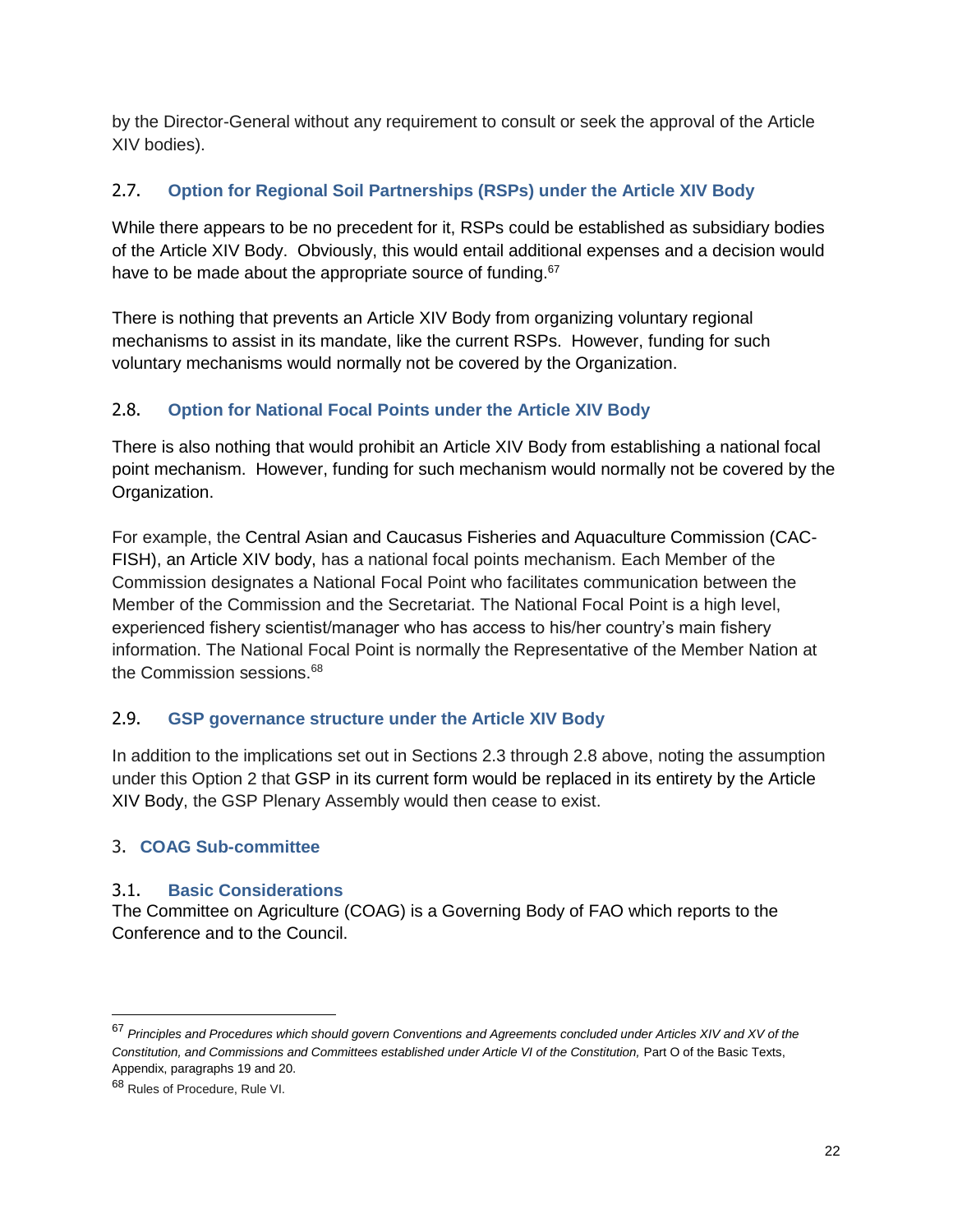The General Rules of the Organization and the Rules of Procedure of COAG provide that the decision to create a subsidiary body of COAG must be made *on an exceptional basis*, and based on the criteria that such establishment (i) is conducive to facilitating its own work, and (ii) will not adversely affect the multidisciplinary consideration of questions submitted to COAG for examination.<sup>69</sup>

Recently, COAG established its first subsidiary body, the Sub-committee on Livestock, which was endorsed by both the Council (in 2020) and the Conference (in 2021).<sup>70</sup> The Committee on Forestry has no subsidiary bodies. The Committee on Fisheries (COFI) has two subsidiary bodies, namely: the COFI Sub-committee on Aquaculture (established in 2001) and the COFI Sub-committee on Fish Trade (established in 1985). The Committee on Commodity Problems has several subsidiary bodies, which are as follows:

- (i) Consultative Sub-committee on Surplus Disposal (established in 1954)
- (ii) Intergovernmental Group on Rice (established in 1955)
- (iii) Intergovernmental Group on Grains (established in 1957)
- (iv) Intergovernmental Group on Citrus Fruits (established in 1959)
- (v) Intergovernmental Group on Jute, Kenaf and Allied Fibres (established in 1963)
- (vi) Intergovernmental Group on Oilseeds, Oils and Fats (established in 1965)
- (vii) Intergovernmental Group on Bananas and Tropical Fruits (established in 1999)
- (viii) Intergovernmental Group on Hard Fibres (established in 1966)
- (ix) Intergovernmental Group on Tea (established in 1969)
- (x) Intergovernmental Group on Meat and Dairy Products (established in 1970).

It is also important to note that this option assumes that the GSP in its current form will be replaced by the COAG Sub-committee.

#### 3.2. **Authority to Establish COAG Sub-committee**

The Committee on Agriculture (COAG) has the authority to establish a sub-committee (the "Sub-committee") which decision shall be made on an exceptional basis based on the criteria that such establishment (i) is conducive to facilitating its own work, and (ii) will not adversely affect the multidisciplinary consideration of questions submitted to COAG for examination.<sup>71</sup>

Based on the process followed in establishing the COAG Sub-committee on Livestock, endorsement from the Council and the Conference would be required. Please see [Annex 2](https://unfao.sharepoint.com/sites/NSL/GSP/Plenary_Assembly/010_Plenary_Assembly_X/001_Document/ODG_cleared/GSPPA_X_2022_2.docx#annex2_an2) for the full process for establishing a COAG sub-committee.

#### 3.3. **Participation of Non-State** stakeholders

 $\overline{a}$ 

Only Member Nations and Associate Members of the Organization may become Members of the Sub-committee. The Council may also admit to membership of the Sub-committee States

<sup>69</sup> General Rules of the Organization, Rule XXXII, paragraph 12; Rules of Procedure of the Committee on Agriculture (COAG), Rule VII, paragraph 1.

<sup>&</sup>lt;sup>70</sup> C 2021/21; CL 165/REP, paragraph 18.a); C 2021/REP, paragraph 47. [https://www.fao.org/COAG/sub-committee.](https://www.fao.org/COAG/sub-committee)

<sup>71</sup> General Rules of the Organization, Rule XXXII, paragraph 12; Rules of Procedure of the Committee on Agriculture (COAG), Rule VII, paragraph 1.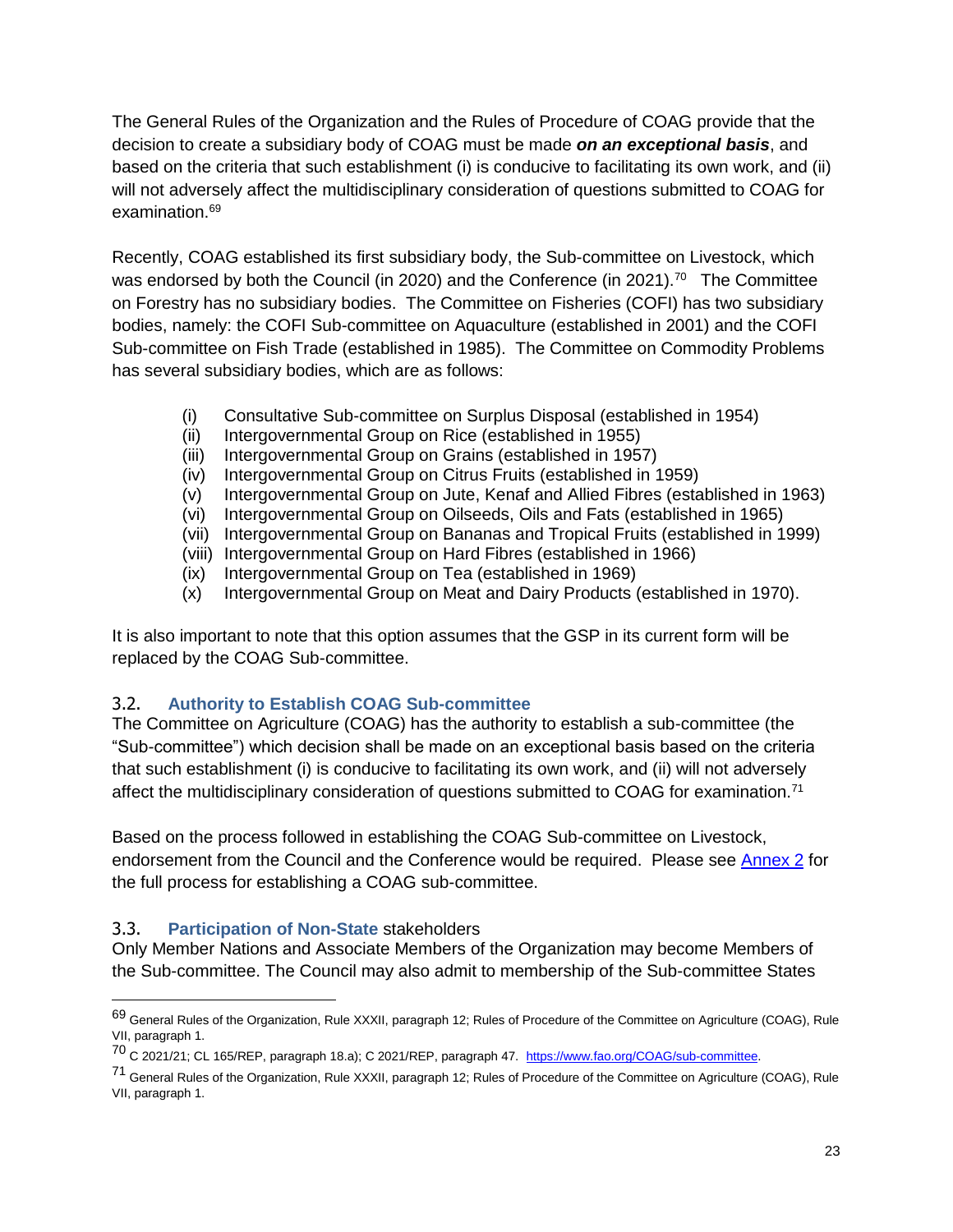which, while not Member Nations or Associate Members of the Organization, are members of the United Nations, any of its specialized agencies or the International Atomic Energy Agency.<sup>72</sup>

It follows that non-State stakeholders may not be members of a COAG Sub-committee.

However, one category of non-State stakeholders is allowed to participate in the proceedings of a COAG Sub-committee but only as observers. These are entities that meet the criteria to be categorized as international non-governmental organizations (INGOs).<sup>73</sup>

In the Report of its 27th Session to the Conference, COAG stressed the importance of collaborating with specialized organizations and existing multiple stakeholder partnerships, and invited the Global Agenda for Sustainable Livestock (GASL) [a voluntary multi-stakeholder platform] to report regularly on its work to the COAG Sub-committee on Livestock.<sup>74</sup>

Using the practice of the COFI Sub-committee on Fish Trade (COFI-FT) as an example, individual private (for profit) companies are not allowed to participate in Sub-committee meetings, even as observers. However, they could be represented through industry INGOs such as the International Conference on Fisheries and Aquaculture, the Marine Ingredients Organisation and the Global Sustainable Seafood Initiative and also as part of country delegations. There are no multi-stakeholder platforms (involving non-State stakeholders) formed under the aegis of COFI or COFI-FT and/or whose work feeds into the the Sub-committee's work, but industry associations are regularly consulted together with other stakeholders during relevant consultations on specific issues.<sup>75</sup>

The current practice of COAG for admitting non-State stakeholders as observers is to follow an internal clearance process which normally includes a reputational risk assessment. The participation of private sector entities in FAO Governing Body Sessions has been considered by the CCLM at its 115<sup>th</sup> Session in March 2022, which made recommendations<sup>76</sup> to the 170<sup>th</sup> Session of the FAO Council that will take place on 13-17 June 2022. In this context, the definition of the "private sector" may also be addressed.

#### 3.4. **Decisions of COAG Sub-committee**

COAG and its subsidiary bodies do not have legal personality, i.e., the capacity to enjoy rights and assume obligations of their own and, therefore, they have to act through FAO or draw on the legal capacity of FAO, and follow its regulations, rules policies and procedures, including

 $\overline{a}$ 

<sup>72</sup> Rules of Procedure of COAG, Rule VII, paragraph 1.

<sup>73</sup> Rules of Procedure of COAG, Rule III, paragraph 1. For example, Conference Resolution No. 39/57, *Establishment of liaison status for international non-governmental organizations*, and Conference Resolution No. 44/57, *Observer Status in Respect of International Organizations*.

<sup>74</sup> C 2021/21, paragraph 20.

<sup>75</sup> Email from Audun Lem (Deputy Director/NFI, in charge of COFI Sub-Committee on Fish Trade), 31 January 2022.

<sup>76</sup> Report of the 115th Session of CCLM, https://www.fao.org/3/ni703en/ni703en.pdf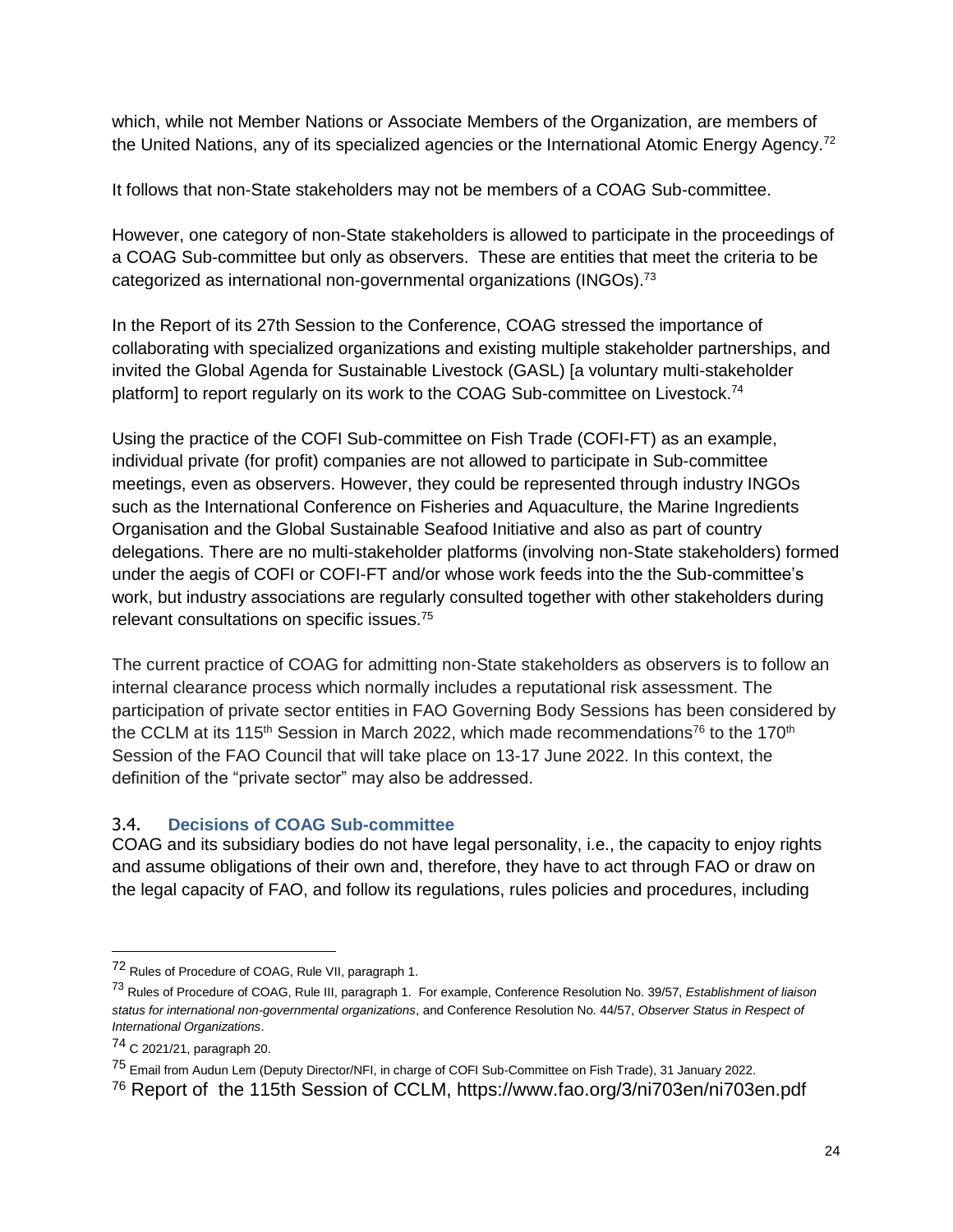with respect to concluding arrangements with other entities, procurement and internal and external controls.

Any recommendation adopted by COAG (and any of its sub-committees) affecting the programme or finances of the Organization or concerning legal or constitutional matters must be reported to the Council with the comments of the appropriate subsidiary committees of the Council. The reports of COAG must also be placed before the Conference.<sup>77</sup>

With regard to how decisions are made, the Rules of Procedure of COAG would apply, which provides that each Member has one vote, and, if a vote is required, most decisions are made by majority vote (i.e., more than one half of the votes cast). $^{78}$ 

The frequency of meetings of the Sub-committee would be limited to correspond to the frequency of meetings of COAG. For example, the Rules of Procedure of the recentlyestablished Sub-committee on Livestock provide as follows:

In any case, the Sub-Committee shall hold no more than one session per biennium and the session shall be held with timing that enables the Committee to take into consideration the report of the Sub-Committee.

### 3.5. **Option for ITPS under the COAG Sub-committee**

The ITPS in its current form, with experts attending in their personal capacity, cannot be a formal subsidiary body of the Sub-committee, unlike for an Article VI and Article XIV statutory body — because the membership of subsidiary bodies of COAG (and its subsidiary bodies like the Sub-committee) is composed of Members of the Organization or of other UN agencies. If the ITPS is to become a formal subsidiary body of the Sub-committee, its membership will not be composed of individuals acting in their personal capacity but as representatives of the Member Nations which designated them.

If the ITPS is to be established as a formal body under the Sub-committee, it should be taken into account in the report of the Director-General on the administrative and financial implications of establishing the Sub-Committee. It should also be set out in the terms of reference and rules of procedure of the Sub-committee.

If the ITPS is to continue as a panel of individual experts acting in their personal capacity, it will have to be created as an *informal* body attached to the Sub-committee, which implies that no funding will be available from the Organization.

#### 3.6. **Certain Budgetary Implications relating to COAG Sub-committee**

According to the Secretariat of the COFI Sub-committee on Fish Trade (COFI-FT), FAO's regular programme budget provides funding for COFI-FT work, which goes towards inter-

<sup>77</sup> General Rules of the Organization, Rule XXXII, paragraph 9.

<sup>78</sup> Rules of Procedure of COAG, Rule V; General Rules of the Organization, Rule XII.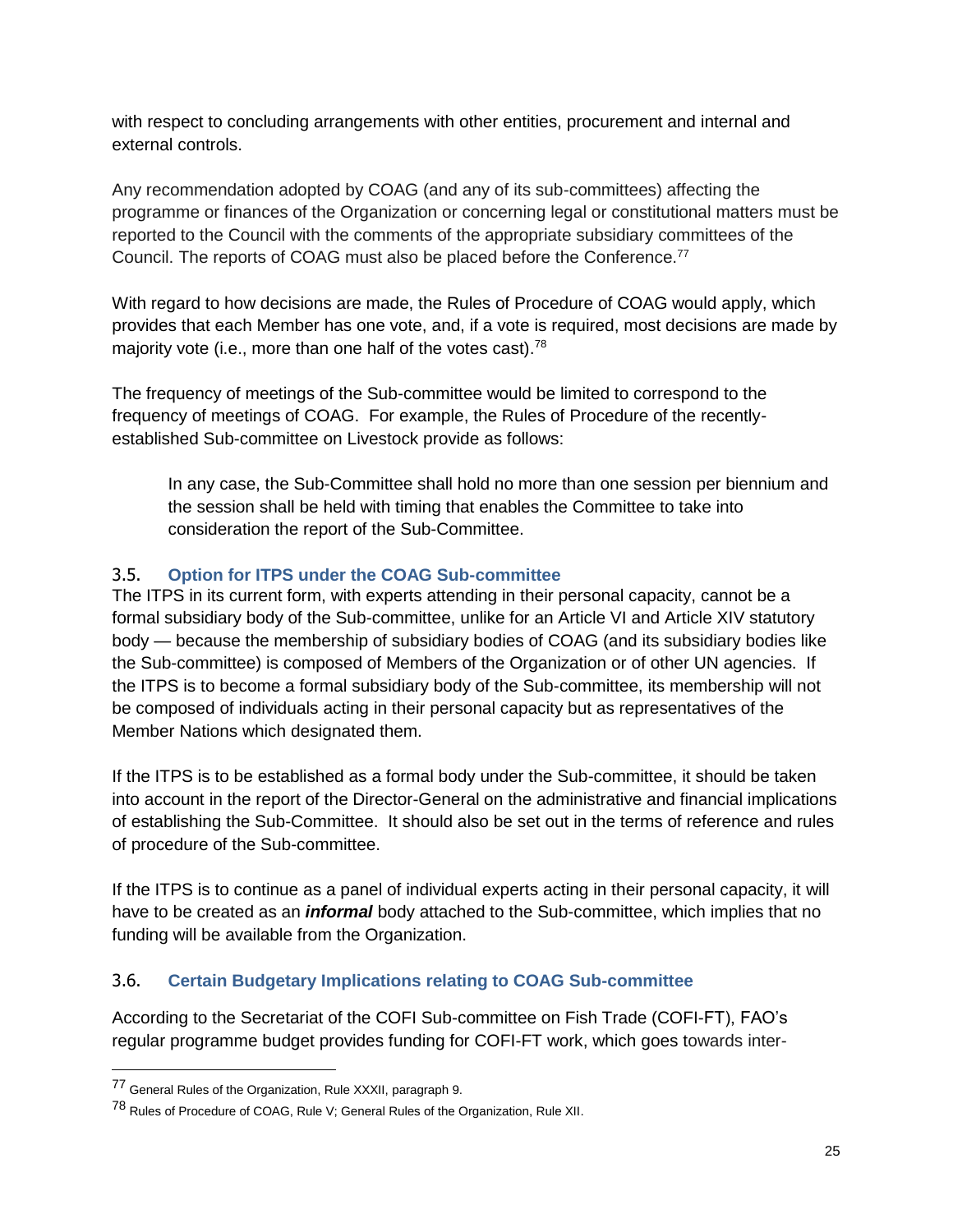sessional work, following up on the requests from the previous COFI-FT session and preparing for the next session. The expenses are mostly for consultancy fees and, if necessary, workshop expenses. All other costs are borne by the country hosting the meeting (including expenses for interpretation, translation and travel support for developing countries).<sup>79</sup>

COFI-FT has inter-sessional activities, e.g., catch documentation schemes, certification guidelines, ongoing guidance on sustainable aquaculture, which are funded from extrabudgetary resources from Members.<sup>80</sup>

## 3.7. **Option for Regional Soil Partnerships (RSPs) under the COAG Sub-committee**

There seems to be no precedent for a subsidiary body of a Technical Committee like COAG to have formal regional mechanisms. But there appears to be no express restriction against it, other than the general limitation that the decision to establish a subsidiary body of COAG must be made *on an exceptional basis*, and based on the criteria that such establishment (i) is conducive to facilitating its own work, and (ii) will not adversely affect the multidisciplinary consideration of questions submitted to COAG for examination.<sup>81</sup>

The proposal for the creation of the Sub-committee could include regional mechanisms and this should be taken into account in the report of the Director-General on the administrative and financial implications of establishing the Sub-Committee. The creation of such regional mechanisms should also be set out in the terms of reference and rules of procedure of the Subcommittee. It should be noted that, like the sub-committee itself, membership in any subsidiary regional mechanism is restricted to Member Nations and Associate Members of the Organization.

There is nothing that prevents the Sub-committee from establishing informal regional mechanisms, like the current RSPs, which necessarily means that funding will not be available for such mechanisms from the Organization and will have to be sourced elsewhere.

## 3.8. **Option for National Focal Points under the COAG Sub-committee**

Nothing prevents the Sub-committee from establishing an informal national focal points system. In fact, it seems to be organically created with respect to Technical Committees like COAG (and by extension, any subsidiary body thereof).

As an example, COFI is attended by around 600 to 700 delegates per session, with most of them coming from the capitals but also the permanent representation in Rome. The more established countries in fisheries or aquaculture normally send high-level experts from their capitals. They may also have NGO and industry representatives as part of their delegations, especially at COFI. The COFI sub-committees are less political and more technical and the

<sup>79</sup> Email from Audun Lem (Deputy Director/NFI, in charge of COFI Sub-Committee on Fish Trade), 31 January 2022.

<sup>80</sup> Email from Audun Lem (Deputy Director/NFI, in charge of COFI Sub-Committee on Fish Trade), 10 February 2022.

<sup>81</sup> General Rules of the Organization, Rule XXXII, paragraph 12; Rules of Procedure of the Committee on Agriculture (COAG), Rule VII, paragraph 1.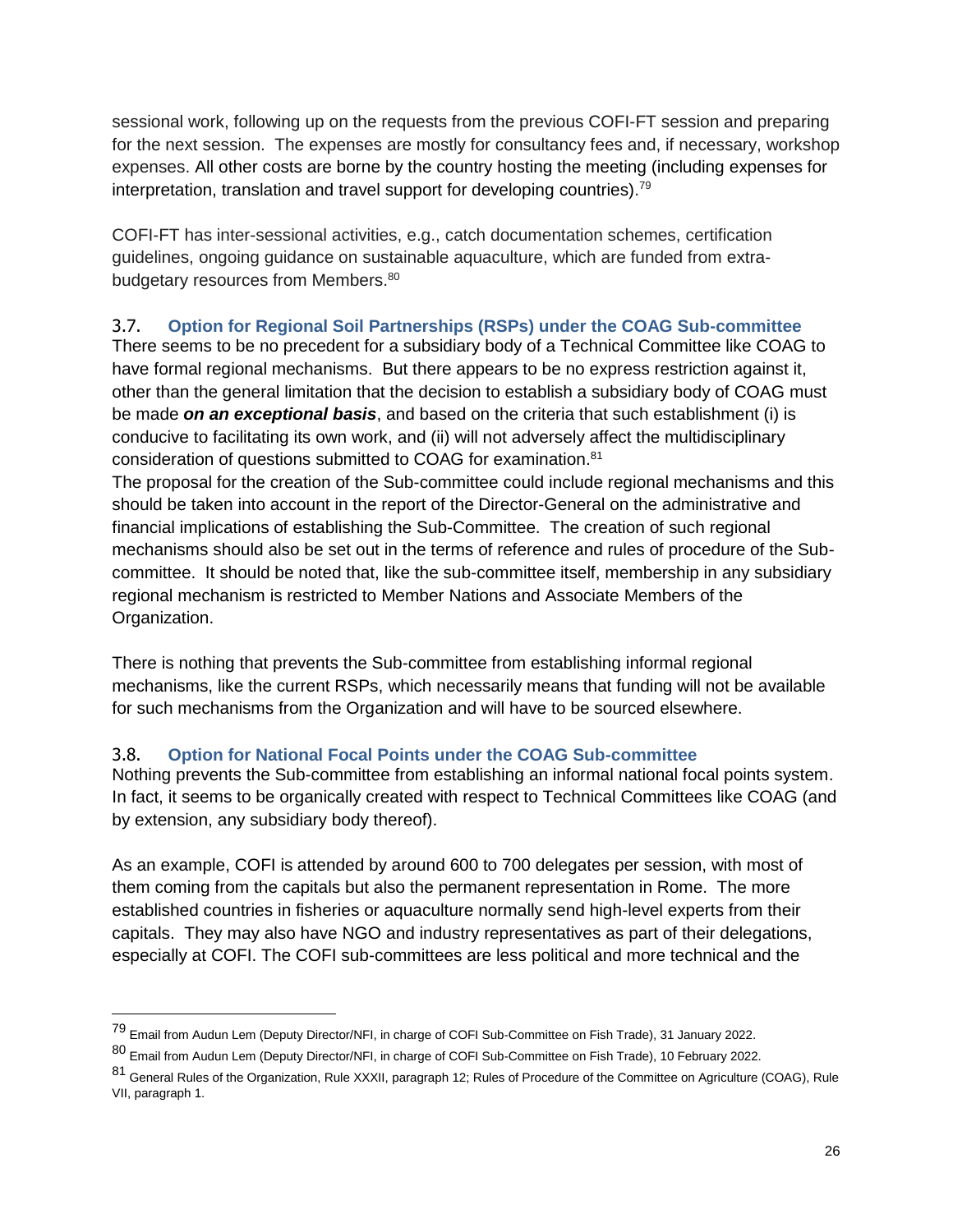representatives may come from the technical ministries, the fisheries or aquaculture agency, etc. 82

#### 3.9. **GSP governance structure under the COAG Sub-committee**

In addition to the implications as set out in Sections 3.3 through 3.8 above, noting the assumption under this Option 3 that GSP in its current form will be replaced in its entirety by the COAG Sub-committee, then the GSP Plenary Assembly will cease to exist.

The activities of a COAG Sub-committee are also limited by the mandate of COAG.<sup>83</sup> Therefore, current activities of the GSP which do not fall under any of the above items may have to cease.

### **E. Conclusion**

Given the standing policy of the Conference against establishing new statutory bodies except when strictly necessary, any proposal to establish a new statutory body must clearly identify the objectives that are to be achieved by such establishment. Assessment of all available options, including maintaining the status quo, must and will be made in light of such objectives. The determination that the establishment of a new statutory body is justified must also be made based on the factors identified by the Conference, as set forth in Section A.1.4 above. The three options available in order to formalize the activities of the GSP under the purview of a FAO statutory body are as follows: (1) an Article VI Body, (2) an Article XIV Body, and (3) a COAG Sub-committee.

There is nothing that prohibits GSP from maintaining its current structure alongside a newlycreated statutory body. However, such structure, unless certain of its components (for instance the Intergovernmental Technical Panel on Soils and the Regional Soil Partnerships) are allowed to become formal subsidiary bodies of the newly-created statutory body, will have to remain outside of the FAO legal system, which means, among others, that they would still have to be funded from voluntary contributions of GSP members.

The following are particular considerations when making a determination whether or not to establish a new statutory body:

1. **Participation of non-State** stakeholders: With formalization, non-State stakeholders will be limited to participating as observers and must technically meet FAO's criteria to be considered as international non-governmental organizations in order to be admitted as such. Although, as noted in the discussion under Section D.1.4, D.2.4 and D.3.4, current practice appears to be more liberal requirements set forth in the Basic Texts.

2. **Decision-making**: There might be limitations on the types of activities that the statutory body could undertake. For instance, the activities of an Article VI Body must be consistent with

<sup>82</sup> Email from Audun Lem, Secretary, COFI Sub-committee on Fish Trade, 5 February 2022.

<sup>83</sup> General Rules of the Organization, Rule XXXII, paragraph 6.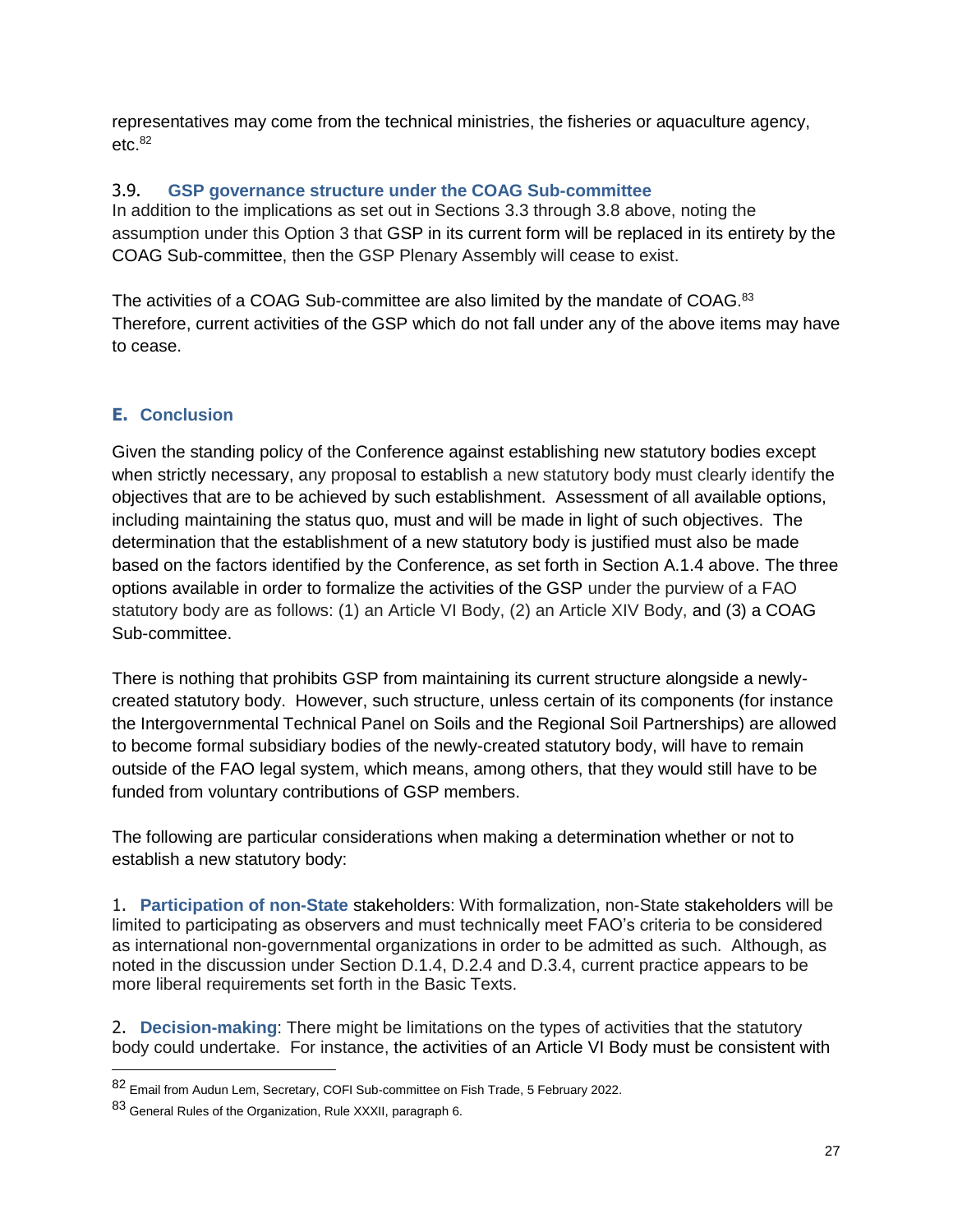its mandate which, under the Constitution, is limited to (i) with respect to commissions, advising on the formulation and implementation of policy and coordinating the implementation of policy, and (ii) with respect to committees and working parties, studying and reporting on matters pertaining to the purpose of the Organization. With respect to a COAG Sub-committee, its activities are limited to the mandate of COAG.

An Article VI Body may have the competence to adopt international or regional standards, guidelines and codes of practice as non-binding voluntary instruments, until adopted by national legislation. However, any recommendations made by the Article VI Body must nevertheless be referred to the Conference or Council, as appropriate, and their reports should be circulated to Members, through the Director-General. On the other hand, an Article XIV Body may adopt regulatory measures directly binding upon its Members (i.e., the signatories to the international agreement or convention which created the Article XIV Body). With respect to a COAG Subcommittee, any of its recommendations affecting the programme or finances of the Organization or concerning legal or constitutional matters must be reported to the Council with the comments of the appropriate subsidiary committees of the Council.

In general, operations of statutory bodies must still follow FAO regulations, rules, policies and procedures, although there might be exceptions — for instance, there are Article XIV bodies which have more autonomy.

The frequency and duration of sessions would be restricted. For example, CGRFA normally holds one regular session each biennium. In order to convene extraordinary sessions, approval from the Council is required. The same would be true for a COAG Sub-committee.

All decisions and actions of the body are subject to the General Rules of the Organization which apply mutatis mutandis to the body.

3. **Funding**: Additional funds may be required, in particular related to securing resources to cover simultaneous interpretation and translation of documents for the Plenary sessions (currently estimated at USD 100 000 per year). Additional funds may also be necessary to ensure more robust participation from developing countries in technical discussions on soil. It is expected that these costs will be covered by extra-budgetary contributions for which a resource mobilization proposal will be developed. Any changes to funding coming from the Regular Programme for a new statutory body would have to be approved by the FAO Conference.

4. **ITPS**: It appears that the Basic Texts would allow the ITPS to become a subsidiary body of an Article VI Body or an Article XIV Body. It would not be allowed as a subsidiary body of a COAG Sub-committee in its current form where the ITPS members act in their personal capacity because membership in a subsidiary body of a COAG Sub-committee is restricted to FAO Members.

5. **Regional soil partnerships**: Although without precedent and, there is nothing in the FAO Basic Texts that prevent this mechanism from becoming a formal sub-body of an Article VI Body, Article XIV Body or COAG Sub-committee and, with the appropriate approvals, receiving funding from the Organization. See discussion under Sections D.1.7, D.2.7 and D.3.7 above.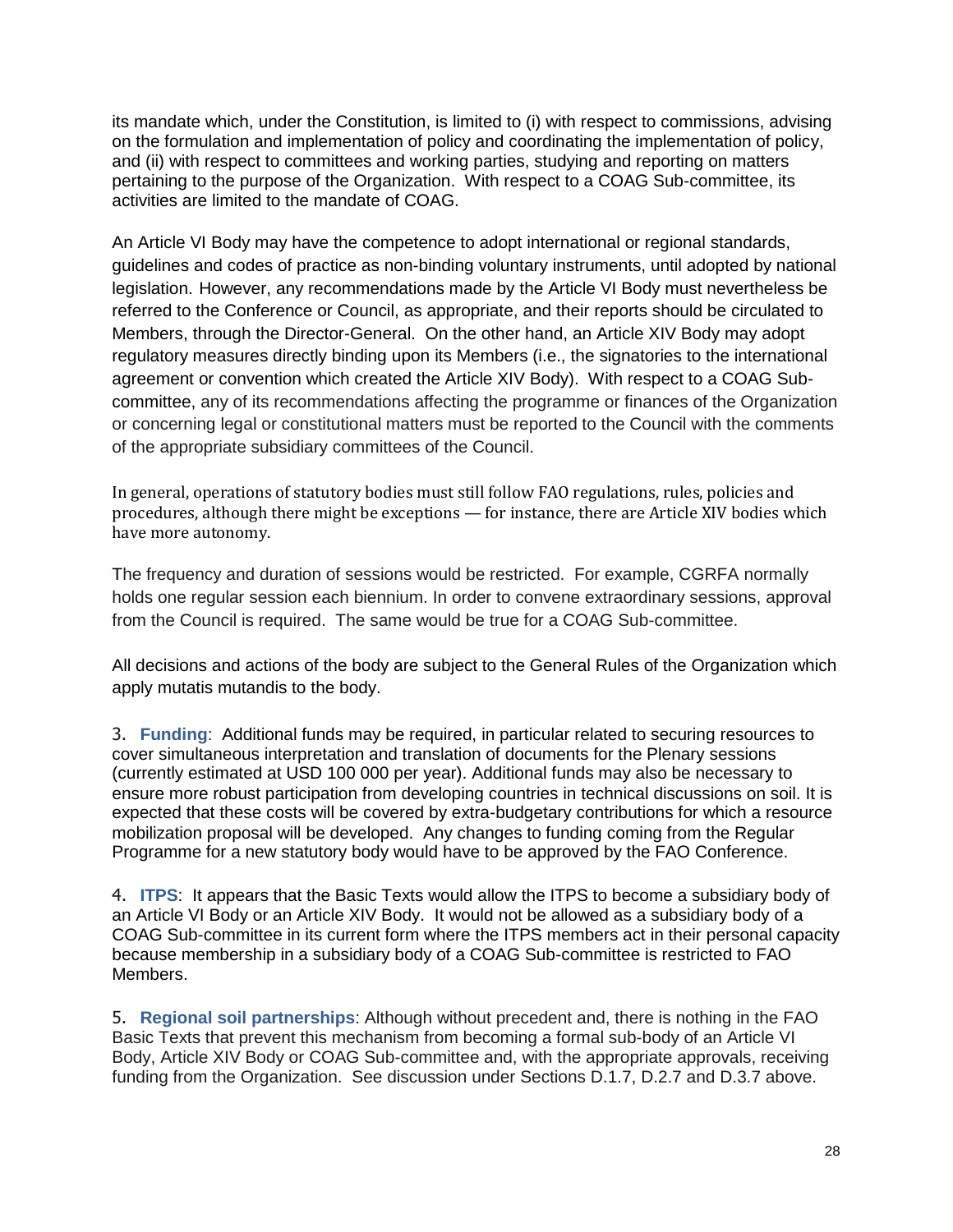6. **National focal points**: This mechanism could remain in its current form.

#### 7. **Other considerations**

- 7.1 It provides a formal, dedicated and coherent intergovernmental mechanism to discuss soil matters, which currently does not exist elsewhere, and to provide input into the Organization's Programmes of Work. Being a formal body would allow for a more stable, long-term forum continuing the progress already made thus far. COAG would presumably also have more time to discuss high-level strategic and policy issues, rather than technical points.
- 7.2 Government representatives and observers attending the sessions of the new statutory body could be distinctly different from those attending sessions of the COAG. The establishment of the new body may therefore expand the expertise that FAO could draw upon and thereby strengthen its capacity to deal with all soil-related matters.

#### **F. Next Steps**

The next step is for the GSP Plenary Assembly to decide whether or not to make the following recommendations for COAG's decision:

- a) to proceed with submitting a proposal to formalize GSP into a FAO statutory body; and
- b) if the decision is to proceed with the formalization proposal, which option would be proposed (see Section D.1 (Article VI Body), Section D.2 (Article XIV Body), and Section D.3 (COAG Sub-committee)).

The GSP Plenary Assembly may also recommend to COAG to consider whether or not GSP should be maintained largely in its current form as a voluntary multi-stakeholder platform alongside the newly-created statutory body providing input into the work of such new statutory body. In that context, the Assembly will need to identify the specific objectives of such a proposal and assess whether these objectives can be met through formalization.

In the event that a decision is made in favor of formalization, the next step is to draft the proposal for its establishment, including its constitutive documents, which would have to pass through the GSP Plenary Assembly, then COAG, then the Council (through its Committees) and, if applicable, the Conference. It should be noted that such processes typically take two years at the very least, bearing in mind the cycle of Governing Body Sessions. For more information on the process, please refer to [Annex 2.](https://unfao.sharepoint.com/sites/NSL/GSP/Plenary_Assembly/010_Plenary_Assembly_X/001_Document/ODG_cleared/GSPPA_X_2022_2.docx#annex2_an2)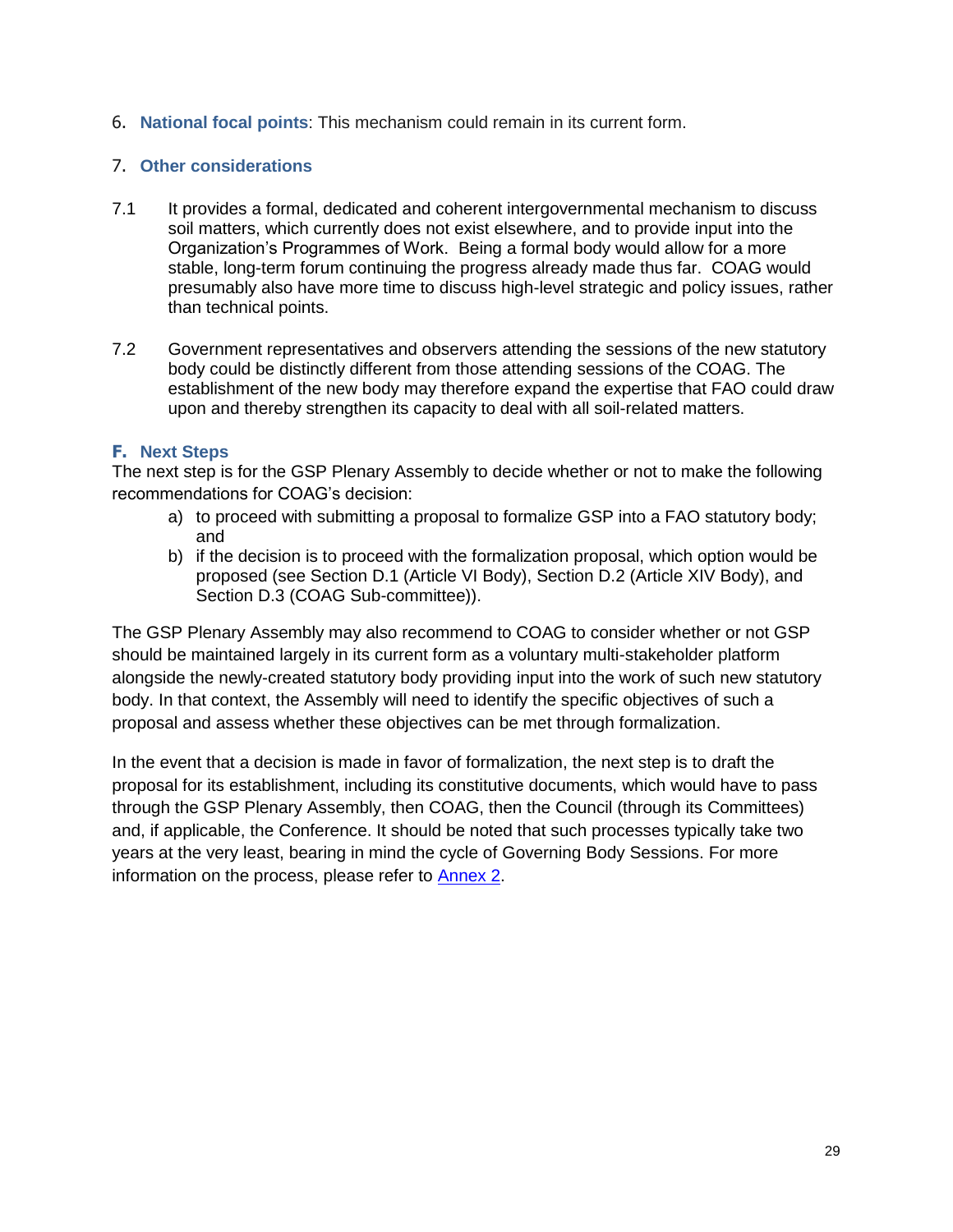| <b>ANNEX 1 – Summary of Options</b>           |                                                                                                                                                                                                                                                                                                                                                                                                                                                                                                                                                                                                                                                                                                                                                                                                                                                                                                                                                                                                                                                                                                                                                                                                                                                                                                                                                                                     |                                                                                                                                                                                                                                                                                                                                                                                                                                                       |                                                                                                                                                                                                                                                                                                                                                                                                                                                                                                                                                                                                                                                             |  |
|-----------------------------------------------|-------------------------------------------------------------------------------------------------------------------------------------------------------------------------------------------------------------------------------------------------------------------------------------------------------------------------------------------------------------------------------------------------------------------------------------------------------------------------------------------------------------------------------------------------------------------------------------------------------------------------------------------------------------------------------------------------------------------------------------------------------------------------------------------------------------------------------------------------------------------------------------------------------------------------------------------------------------------------------------------------------------------------------------------------------------------------------------------------------------------------------------------------------------------------------------------------------------------------------------------------------------------------------------------------------------------------------------------------------------------------------------|-------------------------------------------------------------------------------------------------------------------------------------------------------------------------------------------------------------------------------------------------------------------------------------------------------------------------------------------------------------------------------------------------------------------------------------------------------|-------------------------------------------------------------------------------------------------------------------------------------------------------------------------------------------------------------------------------------------------------------------------------------------------------------------------------------------------------------------------------------------------------------------------------------------------------------------------------------------------------------------------------------------------------------------------------------------------------------------------------------------------------------|--|
| <b>Criteria</b>                               | <b>Article VI Body</b>                                                                                                                                                                                                                                                                                                                                                                                                                                                                                                                                                                                                                                                                                                                                                                                                                                                                                                                                                                                                                                                                                                                                                                                                                                                                                                                                                              | <b>Article XIV Body</b>                                                                                                                                                                                                                                                                                                                                                                                                                               | <b>COAG Sub-Committee</b>                                                                                                                                                                                                                                                                                                                                                                                                                                                                                                                                                                                                                                   |  |
| Participation<br>of non-State<br>stakeholders | Limited to observer status and technically only<br>$\bullet$<br>international NGOs are allowed to become<br>observers but practice is more lax and allows other<br>non-State stakeholders as observers                                                                                                                                                                                                                                                                                                                                                                                                                                                                                                                                                                                                                                                                                                                                                                                                                                                                                                                                                                                                                                                                                                                                                                              | Limited to observer status and<br>technically only international NGOs<br>are allowed to become observers<br>but practice is more lax and allows<br>other non-State stakeholders as<br>observers                                                                                                                                                                                                                                                       | Limited to observer status and technically only<br>international NGOs are allowed to become<br>observers but practice is more lax and allows<br>other non-State stakeholders as observers                                                                                                                                                                                                                                                                                                                                                                                                                                                                   |  |
| Decision-<br>making                           | Operations must follow FAO regulations, rules,<br>$\bullet$<br>policies and procedures<br>Activities must be consistent with its mandate<br>$\bullet$<br>which, under the Constitution, is limited to (i) with<br>respect to commissions, advising on the<br>formulation and implementation of policy and<br>coordinating the implementation of policy, and (ii)<br>with respect to committees and working parties,<br>studying and reporting on matters pertaining to<br>the purpose of the Organization<br>The constituent instrument of an Article VI Body<br>$\bullet$<br>with a global mandate may vest it with<br>competence to adopt international or regional<br>standards, guidelines and codes of practice within<br>their areas of competence. These products are<br>adopted by the Article VI Body as non-binding<br>voluntary instruments, until adopted by national<br>legislation. However, any recommendations made<br>by the Article VI Body must nevertheless be<br>referred to the Conference or Council, as<br>appropriate, and their reports should be circulated<br>to Members, through the Director-General.<br>The frequency and duration of sessions would be<br>$\bullet$<br>restricted. For example, CGRFA normally holds<br>one regular session each biennium. In order to<br>convene extraordinary sessions, approval from the<br>Council is required. | Has the most autonomy among all<br>$\bullet$<br>options (and more so, if it has a fully<br>autonomous budget) - for instance,<br>it may adopt regulatory measures<br>directly binding upon its Members<br>But still under the framework of<br>$\bullet$<br>FAO and retain very close links with<br>the Organization, even in situations<br>where they enjoy considerable<br>autonomy<br>The frequency and duration of<br>sessions would be restricted | Activities are limited to the mandate of COAG<br>$\bullet$<br>Operations must follow FAO regulations, rules,<br>$\bullet$<br>policies and procedures<br>Any recommendation adopted by COAG (and<br>$\bullet$<br>any of its sub-committees) affecting the<br>programme or finances of the Organization or<br>concerning legal or constitutional matters<br>must be reported to the Council with the<br>comments of the appropriate subsidiary<br>committees of the Council. The reports of<br>COAG must also be placed before the<br>Conference.<br>The frequency and duration of sessions would<br>be restricted, to coincide with COAG (i.e.,<br>biennium) |  |
| Funding                                       | Secretariat and meeting costs usually covered from<br>$\bullet$<br>Organization's regular programme budget; all                                                                                                                                                                                                                                                                                                                                                                                                                                                                                                                                                                                                                                                                                                                                                                                                                                                                                                                                                                                                                                                                                                                                                                                                                                                                     | Expenses are paid out of body's<br>$\bullet$<br>autonomous budget except those<br>relating to such staff and facilities as                                                                                                                                                                                                                                                                                                                            | Using the COFI Sub-committee on Fish Trade<br>$\bullet$<br>(COFI-FT) as an example, FAO's regular<br>programme budget provides funding for COFI-                                                                                                                                                                                                                                                                                                                                                                                                                                                                                                            |  |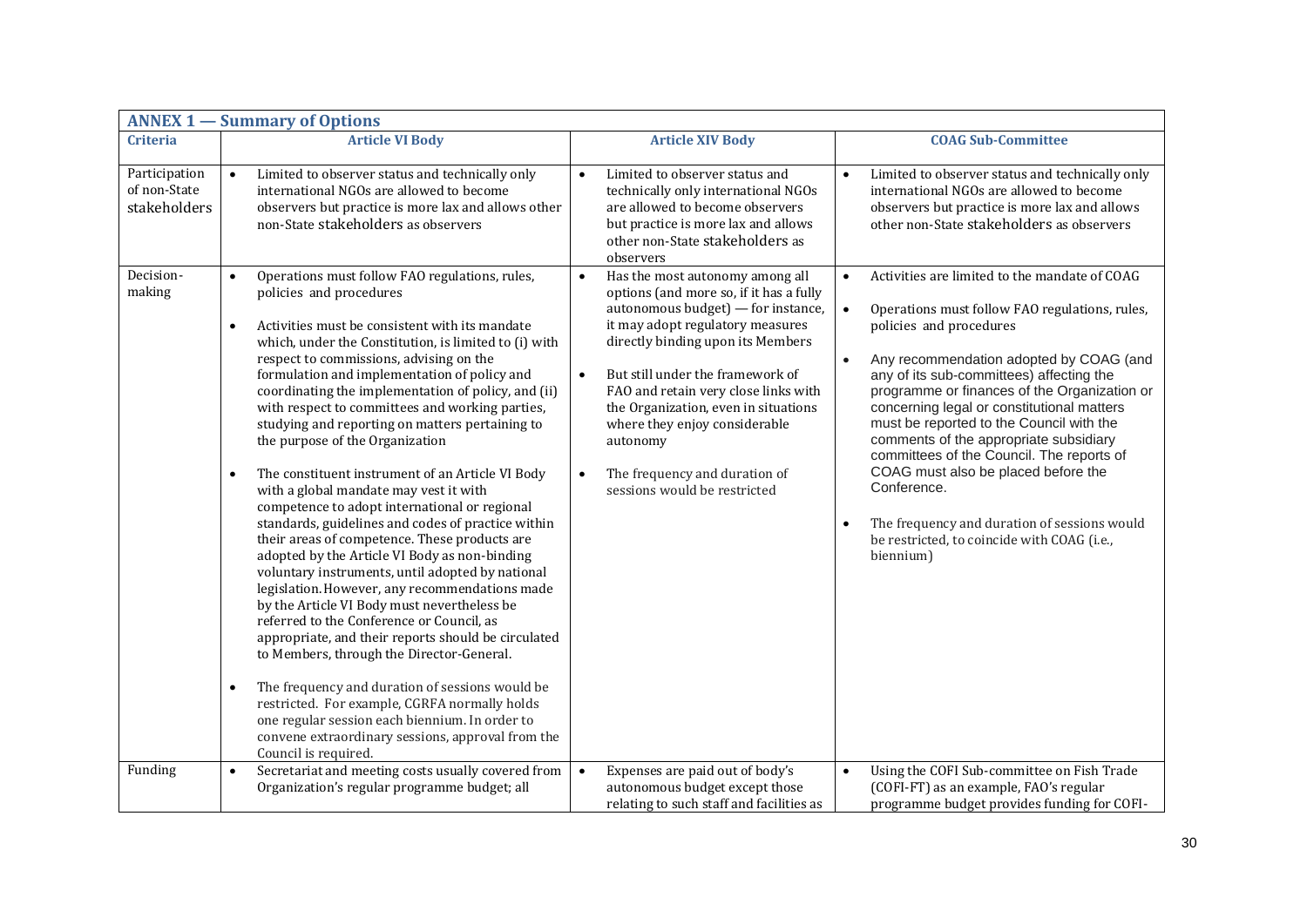| <b>ANNEX 1 – Summary of Options</b> |                                                                                                                                                                                                                                                                                          |                                                                                                                                                                                                                                                                                   |                                                                                                                                                                                                                                                                                                                                                                                                               |  |  |
|-------------------------------------|------------------------------------------------------------------------------------------------------------------------------------------------------------------------------------------------------------------------------------------------------------------------------------------|-----------------------------------------------------------------------------------------------------------------------------------------------------------------------------------------------------------------------------------------------------------------------------------|---------------------------------------------------------------------------------------------------------------------------------------------------------------------------------------------------------------------------------------------------------------------------------------------------------------------------------------------------------------------------------------------------------------|--|--|
| <b>Criteria</b>                     | <b>Article VI Body</b>                                                                                                                                                                                                                                                                   | <b>Article XIV Body</b>                                                                                                                                                                                                                                                           | <b>COAG Sub-Committee</b>                                                                                                                                                                                                                                                                                                                                                                                     |  |  |
|                                     | other expenses funded from extra-budgetary<br>resources                                                                                                                                                                                                                                  | can be made available by the<br>Organizatiion from its regular<br>programme budget                                                                                                                                                                                                | FT work, which goes towards inter-sessional<br>work, following up on the requests from the<br>previous COFI-FT session and preparing for the<br>next session. The expenses are mostly for<br>consultant fees and, if necessary, workshop<br>expenses. All other costs are borne by the host<br>country (including expenses for interpretation,<br>translation and travel support for developing<br>countries) |  |  |
| Regional soil<br>partnerships       | While there is no precedent, there seems to be no<br>$\bullet$<br>prohibition from establishing RSPs as formal<br>subsidiary bodies of the Article VI Body, if<br>administrative and financial implications found<br>acceptable by the appropriate decision-making<br>FAO governing body | While there is no precedent, there<br>seems to be no prohibition from<br>establishing RSPs as formal<br>subsidiary bodies of the Article VI<br>Body, if administrative and financial<br>implications found acceptable by the<br>appropriate decision-making FAO<br>governing body | While there is no precedent, there seems to be<br>$\bullet$<br>no prohibition from establishing RSPs as formal<br>subsidiary bodies of the Article VI Body, if<br>administrative and financial implications found<br>acceptable by the appropriate decision-making<br>FAO governing body                                                                                                                      |  |  |
| National focal<br>points            | No prohibition to maintain (there are precedents)<br>$\bullet$<br>but funding for the mechanism will normally not<br>come from the Organization                                                                                                                                          | No prohibition to maintain (there<br>are precedents) but funding for the<br>mechanism will normally not come<br>from the Organization                                                                                                                                             | There are no precedents, but there is no<br>$\bullet$<br>prohibition to maintain - funding for the<br>mechanism will normally not come from the<br>Organization                                                                                                                                                                                                                                               |  |  |
| Others                              | Easier to establish than an Article XIV Body but<br>$\bullet$<br>harder than a COAG Sub-committee, because of<br>policy issues and the governing body with<br>authority to establish<br>GSP Plenary Assembly will cease to exist                                                         | Harder to establish than an Article<br>VI Body or COAG Sub-committee as<br>it requires an agreement or<br>convention accepted by a minimum<br>number of Member Nations before<br>taking into effect<br>GSP Plenary Assembly will cease to                                         | Easier to establish than an Article VI or Article<br>$\bullet$<br>XIV Body<br>ITPS cannot exist in its current form (experts<br>$\bullet$<br>acting in their personal capacity) if made a sub-<br>body of the sub-committee<br>GSP Plenary Assembly will cease to exist                                                                                                                                       |  |  |
|                                     |                                                                                                                                                                                                                                                                                          | exist                                                                                                                                                                                                                                                                             |                                                                                                                                                                                                                                                                                                                                                                                                               |  |  |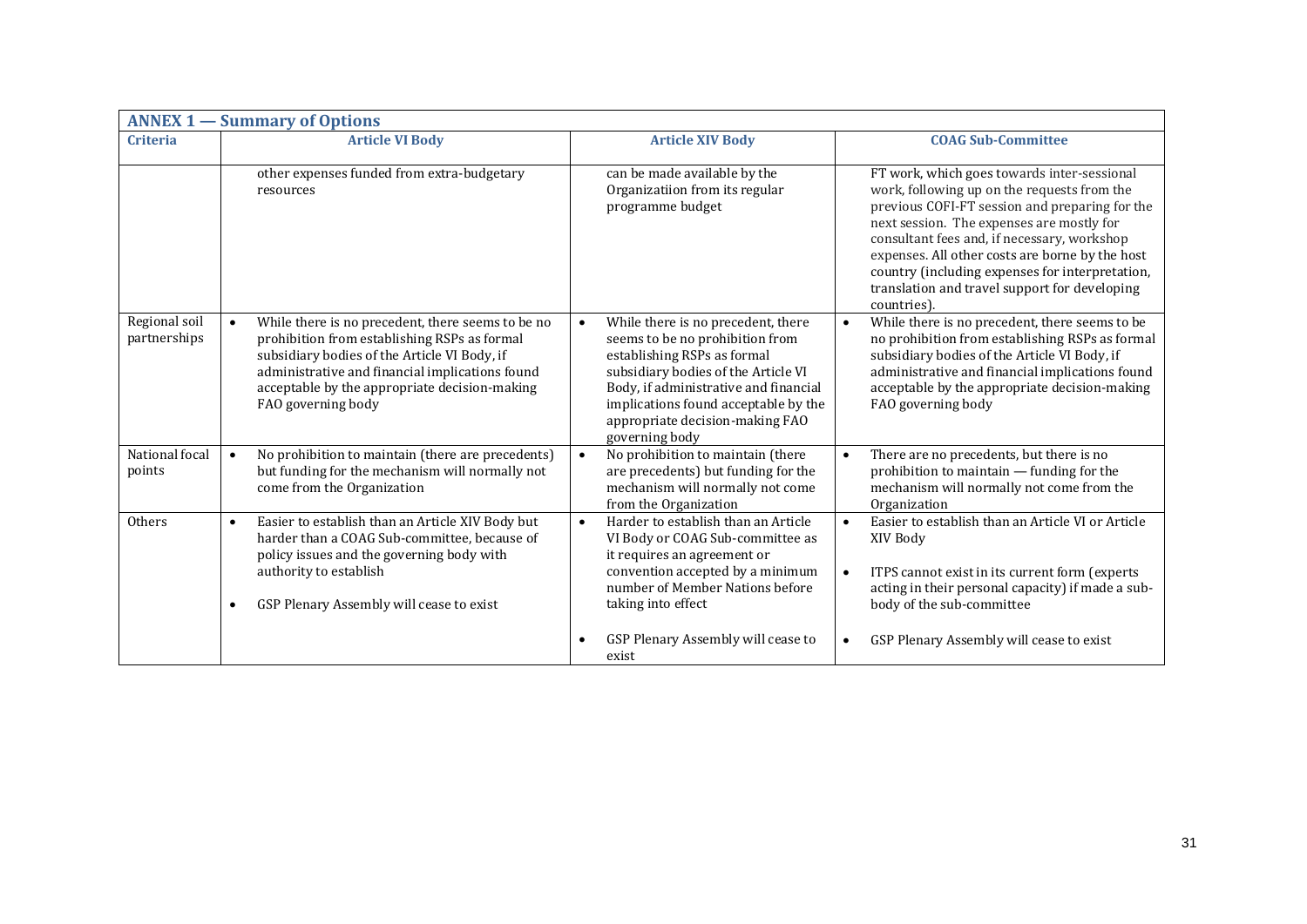#### **ANNEX 2 — Processes for Establishing the Different Statutory Bodies**

#### **A. Process to Establish Article VI Body**

In order to establish an Article VI Body, the following steps have to be followed:

a) A proposal to establish an Article VI statutory body must be drafted and accompanied by a document setting forth in detail the following: (a) the objectives that are to be achieved through the establishment of the body; (b) the manner in which the body will carry out its functions and any impact that its creation may have on current or future programmes of the Organization; (c) the financial implications of the establishment of the body for the current biennium, as well as a forecast of the financial implications for the future biennia; (d) a specific assessment of whether the objectives of the proposed statutory body could be met through a different type of working arrangement, such as the organization of ad hoc technical consultations or other task-oriented and time-bound arrangements; and (e) whether there are any existing statutory bodies covering the same, similar or related fields as those to be addressed by the proposed new statutory body.<sup>84</sup> Most of these information would normally be part of the draft Statutes for the proposed Article VI Body.

- b) The proposal to establish an Article VI Body must take into account the following factors:
- i.Centrality to the FAO mandate and the Organization's current priorities as expressed by FAO Members and reflected in planning documents;
- ii.Clarity of the definition of the task, which should normally be of limited duration;
- iii.Positive impact of the Body's work at the level of FAO Members;

- iv.FAO's comparative advantage, thereby avoiding overlap and creating synergy with the work of other Bodies;
- v.Proportion of the FAO Membership to which the work of the proposed body is of importance with due regard to the economic capacity of less-advantaged members, including least developed countries and small-island developing states; and
- vi.Willingness of their Members to contribute financially and through non-monetary inputs to the work of the Body, especially where the Body will serve a more limited number of countries, with due regard to the economic capacity of their less advantaged members and the availability of other financial support.<sup>85</sup>

<sup>84</sup> Resolution No. 11/2015 of the Thirty-ninth Session of the Conference (13 June 2015), *Review of FAO Statutory Bodies,*  Addendum V of Part O of the Basic Texts,*Principles and Procedures which should govern Conventions and Agreements concluded under Articles XIV and XV of the Constitution, and Commissions and Committees established under Article VI of the Constitution.*

<sup>85</sup> Resolution No. 11/2015 of the Thirty-ninth Session of the Conference (13 June 2015), *Review of FAO Statutory Bodies*, Addendum V to Part O of the Basic Texts, *Principles and Procedures which should govern Conventions and Agreements concluded under Articles XIV and XV of the Constitution, and Commissions and Committees established under Article VI of the Constitution;*  Resolution No. 13/97 of the Twenty-ninth Session of the Conference (18 November 1997), *Review of FAO Statutory Bodies*, Addendum IV to Part O of the Basic Texts, *Principles and Procedures which should govern Conventions and Agreements concluded under Articles XIV and XV of the Constitution, and Commissions and Committees established under Article VI of the Constitution.*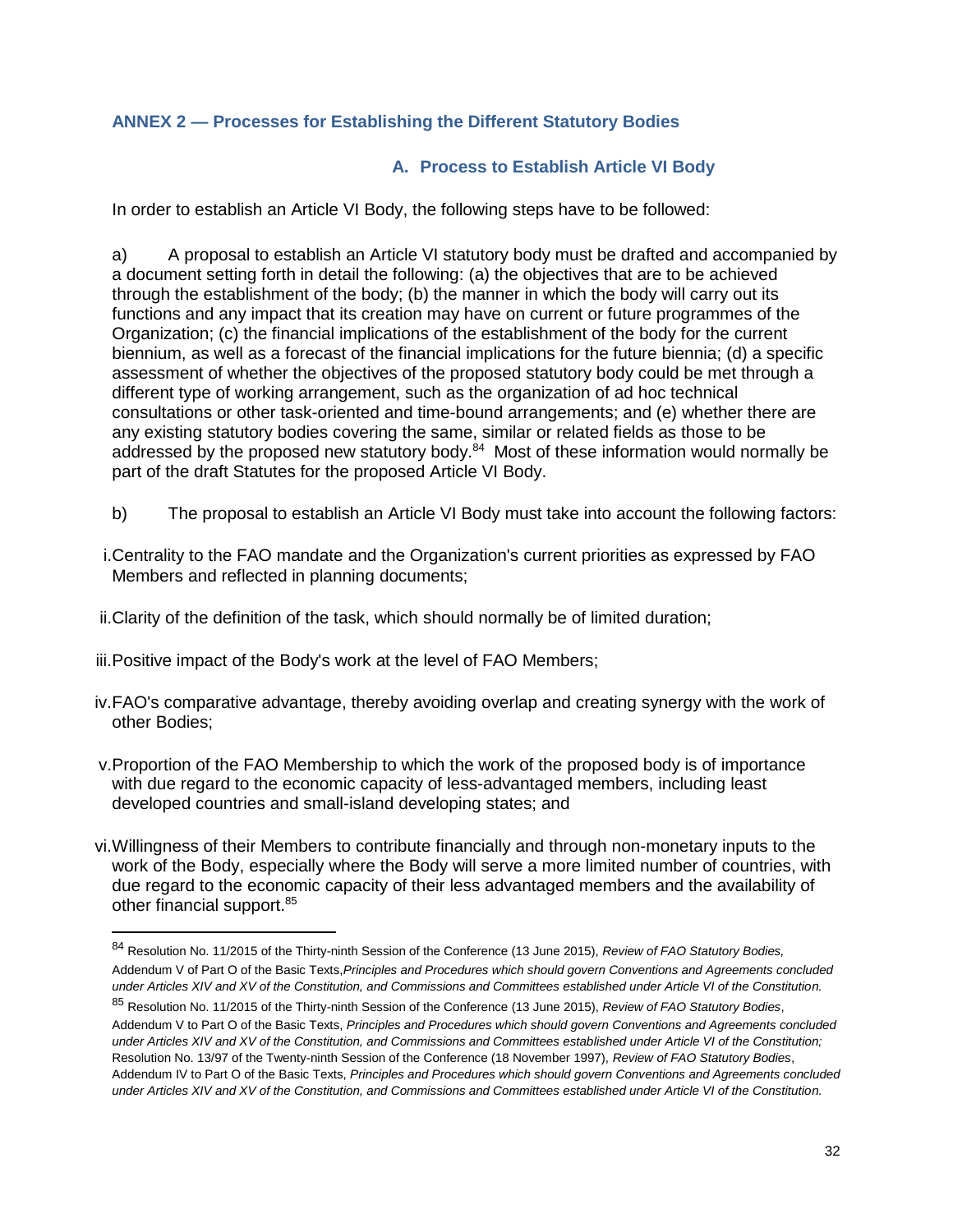c) The matter must be submitted to the Committee on Constitutional and Legal Matters (CCLM) which will consider specific items referred to it (by the Council or the Director-General) arising out of the establishment of an Article VI Body, including their proposed membership, terms of reference, reporting procedures and rules of procedure.<sup>86</sup>

> For example, in connection with the proposal to establish the South West Indian Ocean Fisheries Commission in 2004 (the latest Article VI Body established by the FAO governing bodies), the CCLM reviewed the draft Council Resolution and the Statutes of the proposed Article VI Body and forwarded the the same for adoption by the Council at its  $127<sup>th</sup>$  Session.<sup>87</sup>

d) The proposal will also have to follow the standard process for matters to be submitted for approval by the Council (including its Committees) or, if applicable, the Conference.<sup>88</sup>

e) Such commissions and committees may adopt their own rules of procedure and amendments thereto, which will come into force upon approval by the Director-General.<sup>89</sup> Rules of procedure of subcommissions, subcommittees or subsidiary working parties of an Article VI Body are approved by the Article VI Body and must be in conformity with its rules of procedure and the General Rules of the Organization.<sup>90</sup>

### **B. Process to Establish Article XIV Body**

In order to establish the Article XIV Body, the following steps have to be followed:

a) The proposal to establish an Article XIV statutory body must be accompanied by a document setting forth in detail the following: (a) the objectives that are to be achieved through the establishment of the body; (b) the manner in which the body will carry out its functions and any impact that its creation may have on current or future programmes of the Organization; (c) the financial implications of the establishment of the body for the current biennium, as well as a forecast of the financial implications for the future biennia; (d) a specific assessment of whether the objectives of the proposed statutory body could be met through a different type of working arrangement, such as the organization of ad hoc technical consultations or other task-oriented and time-bound arrangements; and (e) whether there are any existing statutory bodies covering the same, similar or related fields as those to be addressed by the proposed new statutory body.<sup>91</sup>

<sup>91</sup> Resolution No. 11/2015 of the Thirty-ninth Session of the Conference (13 June 2015), *Review of FAO Statutory Bodies,*  Addendum V of Part O of the Basic Texts,*Principles and Procedures which should govern Conventions and Agreements concluded under Articles XIV and XV of the Constitution, and Commissions and Committees established under Article VI of the Constitution.*

<sup>86</sup> General Rules of the Organization, Rule XXXIV, paragraph 7.

<sup>87</sup> CL 127/21 (2004).

<sup>88</sup> Constitution, Article VI, paragraph 3.

<sup>89</sup> Constitution, Article VI, paragraph 3.

<sup>90</sup> *Principles and Procedures which should govern Conventions and Agreements concluded under Articles XIV and XV of the*  Constitution, and Commissions and Committees established under Article VI of the Constitution, Part O of the Basic Texts, paragraph 36.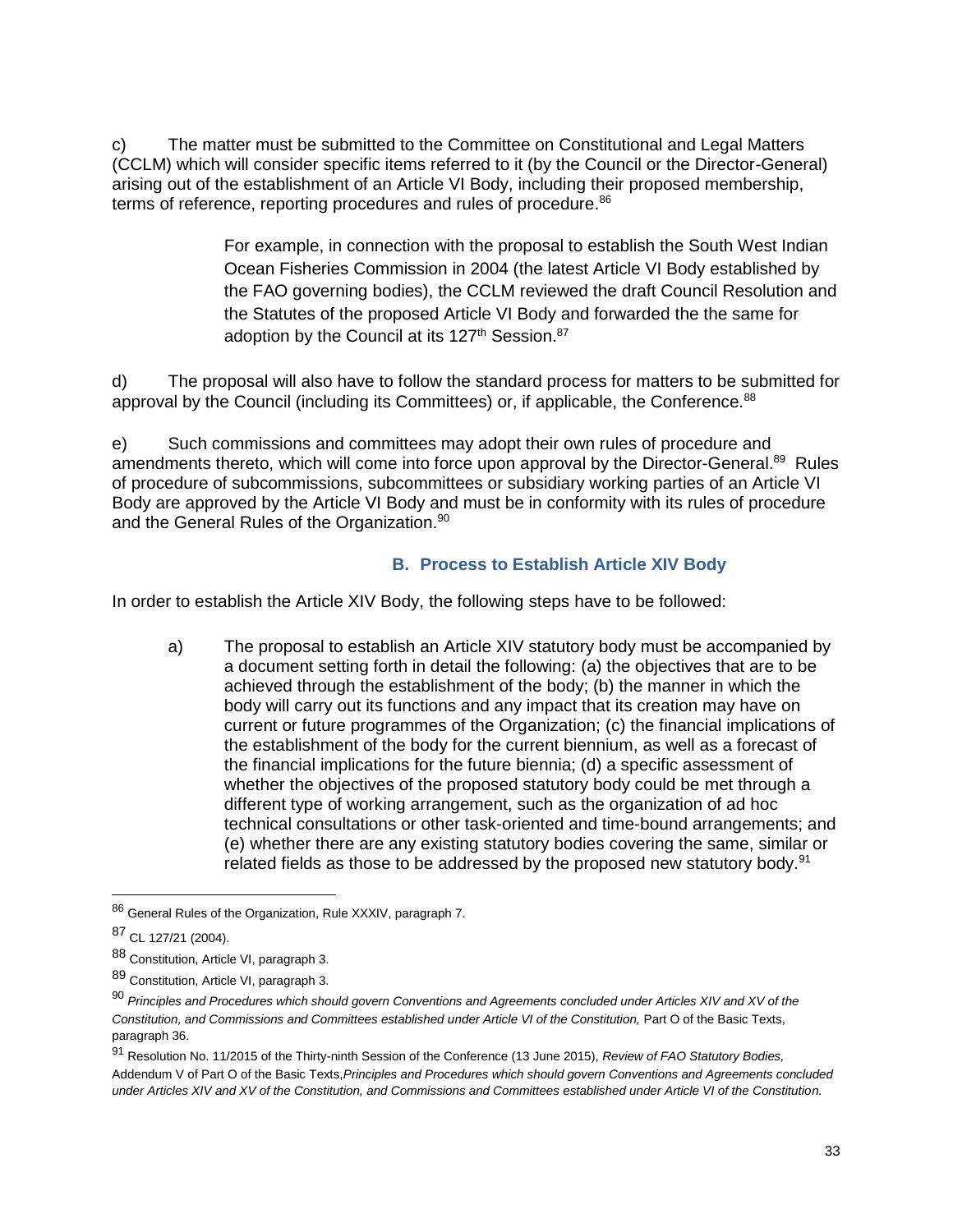- b) Before a technical meeting or conference (comprising Member Nations) participates in the drawing up of a draft convention or agreement for submission to the Council or Conference, such technical meeting or conference must consider the document referred to in paragraph a) above.
- c) Where, after consideration of such document, the technical meeting or conference suggests to the Conference or Council that the convention or agreement be approved and submitted to Member Nations concerned for acceptance, the Conference or Council must consider the document referred to in paragraph a) above, appropriately revised as necessary, before approving the convention or agreement.<sup>92</sup>
- d) The draft convention or agreement must contain, among others, the following information:
	- i. Who may become parties thereto;
	- ii. the number of acceptances by Member Nations necessary to bring such convention or agreement into force and thus to ensure that it will constitute a real contribution to the achievement of its objectives;<sup>93</sup> and
	- iii. whether the Article XIV Body may establish subsidiary bodies, which establishment must be subject to the availability of necessary funds in the relevant approved budget. (When the related expenses are to be borne by the Organization, the determination of such availability is to be made by the Director-General. Before taking any decision involving expenditure in connection with the establishment of subsidiary bodies, the Article XIV Body must have before it a report from the Director-General on the administrative and financial implications thereof.) $94$

**Note**: The convention or agreement must not entail any financial obligations for Member Nations not parties to it other than their contributions to the Organization provided for in Article XVIII, paragraph 2 of this Constitution.<sup>95</sup>

e) The draft convention or agreement will be submitted to the Conference or Council through the Director-General on behalf of a technical meeting or conference.

<sup>92</sup> Resolution No. 12/79 of the Twentieth Session of the Conference (27 November 1979), *Procedures for the Establishment and Abolition of Statutory Bodies,* Addendum III to Part O of the Basic Texts, *Principles and Procedures which should govern Conventions and Agreements concluded under Articles XIV and XV of the Constitution, and Commissions and Committees established under Article VI of the Constitution.*

<sup>93</sup> Constitution, Article XIV, paragraph 3.

<sup>94</sup> *Principles and Procedures which should govern Conventions and Agreements concluded under Articles XIV and XV of the*  Constitution, and Commissions and Committees established under Article VI of the Constitution, Part O of the Basic Texts, Appendix, paragraphs 19 and 20.

<sup>95</sup> Constitution, Article XIV, paragraph 3.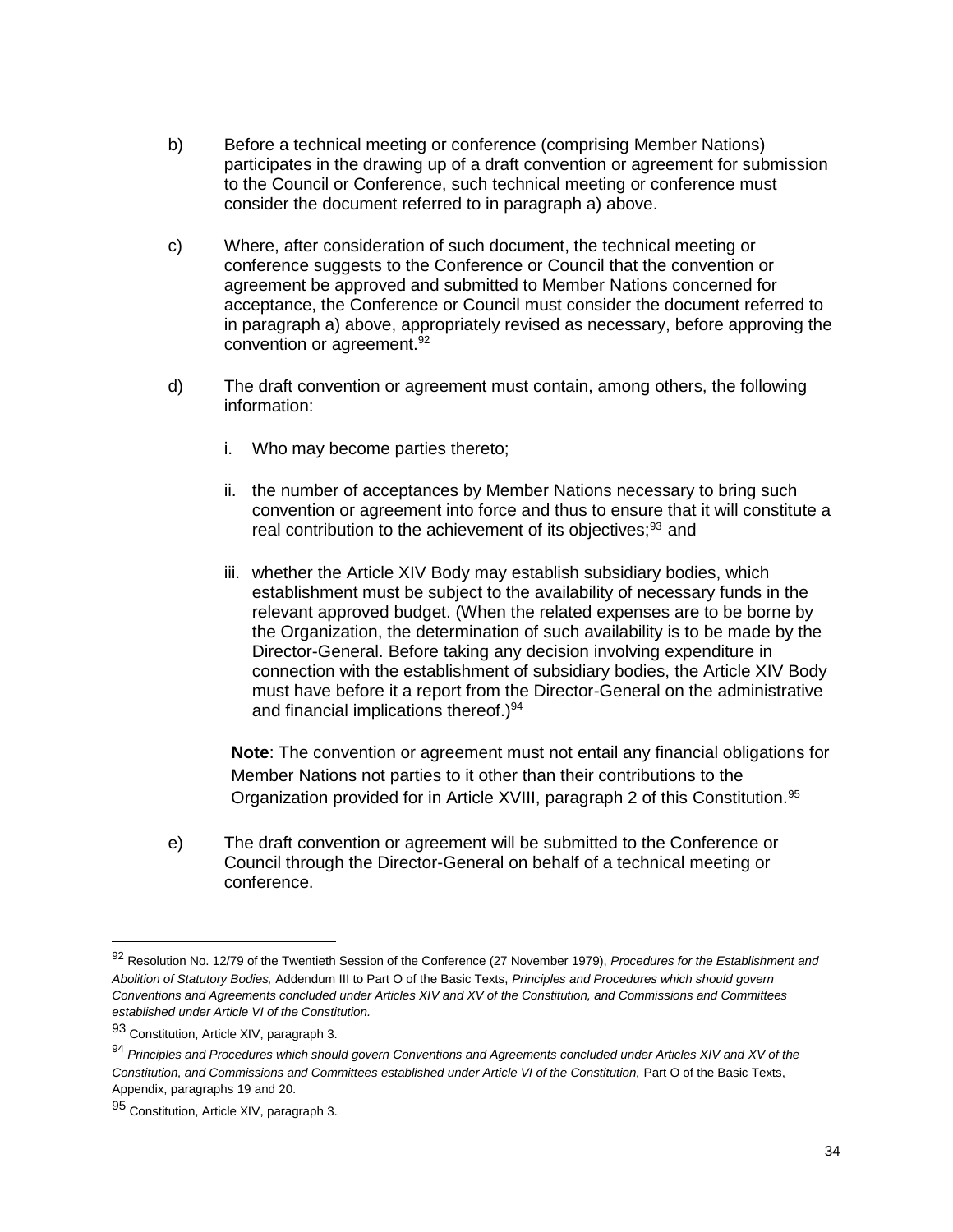- f) To secure proper consultation, the Director-General must notify Member Nations and Associate Members of any proposal for a convention, agreement, supplementary convention or agreement under Article XIV of the Constitution, not later than the time when he dispatches the agenda of the session of the Conference or Council at which the matter is to be considered.
- g) The Director-General must, at the same time as he is requesting Member Nations and Associate Members for their comments on the proposed convention or agreement, consult the United Nations and other specialized agencies and, at his discretion, other international organizations in respect of any provision of the proposed convention or agreement which relates to the activities of such organizations or agencies.
- h) The Conference or the Council, after having considered any representations that may have been made to it or comments submitted by Member Nations and Associate Members, and any comments from the United Nations, any specialized agency, or other international organization, may approve only such conventions and agreements as contain provisions to the effect that:

i. any international body or machinery to be set up or any activity to be undertaken under such convention, agreement, supplementary convention or agreement is within the framework of the Organization; and

ii. recommendations adopted and reports on activities carried out by any such body shall be transmitted to the Director-General of the Organization.<sup>96</sup>

- i) The proposal to establish any international body under Article XIV of the Constitution must take into account the factors set out in this Annex 2, Section A.b) above.
- j) The CCLM considers specific items referred to it by the Council or the Director-General which may arise out of the formulation, adoption, entry into force and interpretation of multilateral conventions and agreements concluded under Article XIV of the Constitution. $97$  For example, the CCLM reviewed the draft Agreement on the Central Asian and Caucasus Fisheries and Aquaculture Commission (CAC-FISH), the latest Article XIV Body established by the governing bodies, together with a draft Council Resolution, and found them to be in proper legal form and decided to forward them to the Council for approval under Article XIV, paragraph 2 of the Constitution.<sup>98</sup>
- k) The proposal will also have to follow the procedures for matters to be submitted for approval by the Council or, if applicable, the Conference, including prior submission to the Programme Committee and Finance Committee.

<sup>96</sup> General Rules of the Organization, Rule XXI, paragraph 1.

<sup>97</sup> General Rules of the Organization, Rule XXXIV, paragraph 7.

<sup>98</sup> CL 137/5 (2009).